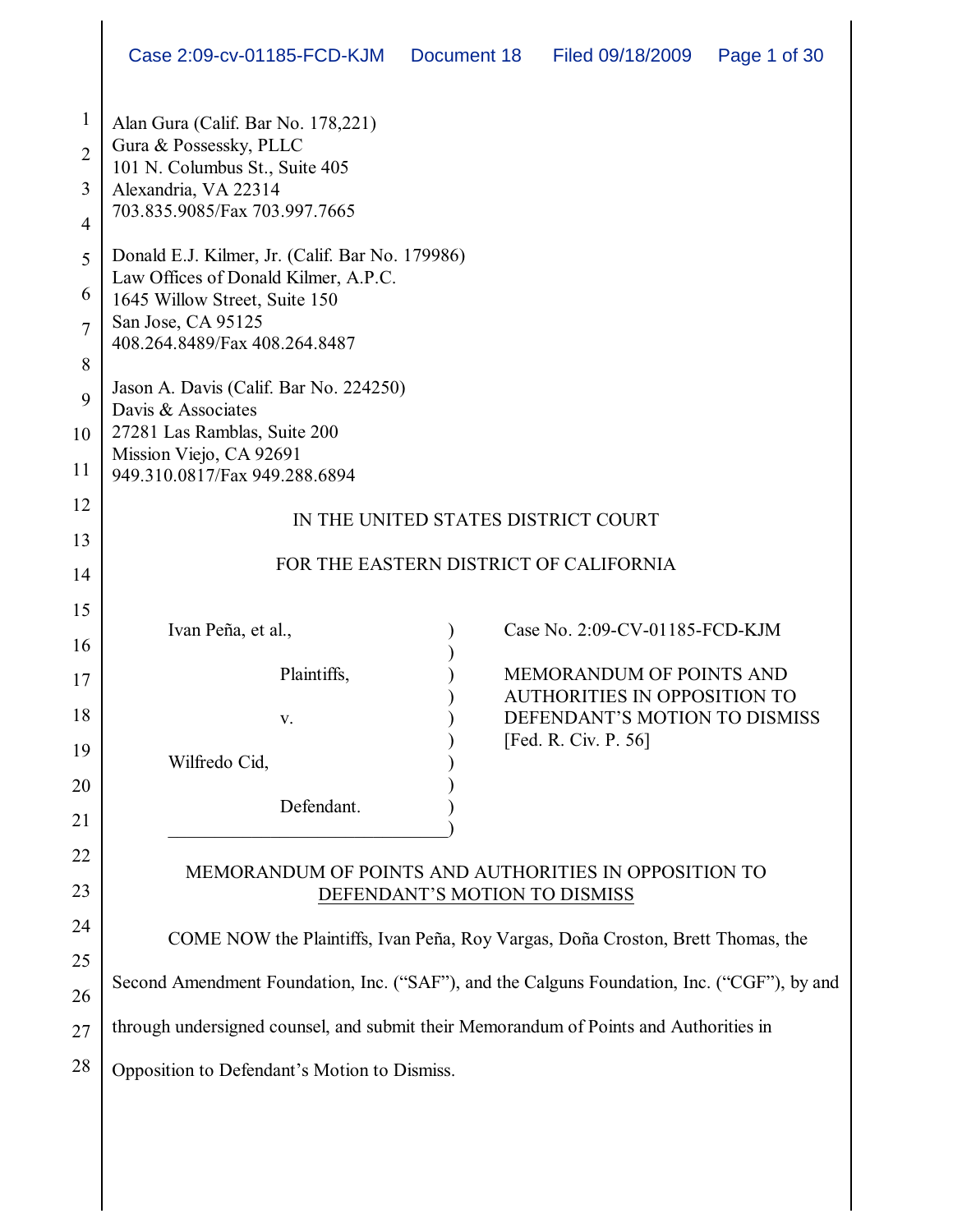| $\mathbf{1}$   | Dated: September 18, 2009                              |     | Respectfully submitted,                                               |
|----------------|--------------------------------------------------------|-----|-----------------------------------------------------------------------|
| $\overline{2}$ | Alan Gura (Calif. Bar No. 178,221)                     |     | Jason A. Davis (Calif. Bar No. 224,250)                               |
| 3              | Gura & Possessky, PLLC                                 |     | Davis & Associates                                                    |
| 4              | 101 N. Columbus St., Suite 405<br>Alexandria, VA 22314 |     | 27281 Las Ramblas, Suite 200<br>Mission Viejo, CA 92691               |
| 5              | 703.835.9085/Fax 703.997.7665                          |     | 949.310.0817/Fax 949.288.6894                                         |
| 6              |                                                        |     | Donald E.J. Kilmer, Jr. (Calif. Bar No. 179,986)                      |
| $\tau$         |                                                        |     | Law Offices of Donald Kilmer, A.P.C.<br>1645 Willow Street, Suite 150 |
| 8              |                                                        |     | San Jose, CA 95125                                                    |
| 9              |                                                        |     | 408.264.8489/Fax 408.264.8487                                         |
| 10             |                                                        |     | E-Mail: Don@DKLawOffice.com                                           |
| 11             |                                                        | By: | /Donald E.J. Kilmer, Jr.                                              |
| 12             |                                                        |     | Donald E. J. Kilmer, Jr.                                              |
| 13             |                                                        |     | <b>Attorneys for Plaintiffs</b>                                       |
| 14             |                                                        |     |                                                                       |
| 15             |                                                        |     |                                                                       |
| 16             |                                                        |     |                                                                       |
| 17             |                                                        |     |                                                                       |
| 18             |                                                        |     |                                                                       |
| 19             |                                                        |     |                                                                       |
| 20             |                                                        |     |                                                                       |
| 21             |                                                        |     |                                                                       |
| 22             |                                                        |     |                                                                       |
| 23             |                                                        |     |                                                                       |
| 24             |                                                        |     |                                                                       |
| 25             |                                                        |     |                                                                       |
| 26             |                                                        |     |                                                                       |
| 27             |                                                        |     |                                                                       |
| 28             |                                                        |     |                                                                       |
|                |                                                        |     | $\sqrt{2}$                                                            |
|                |                                                        |     |                                                                       |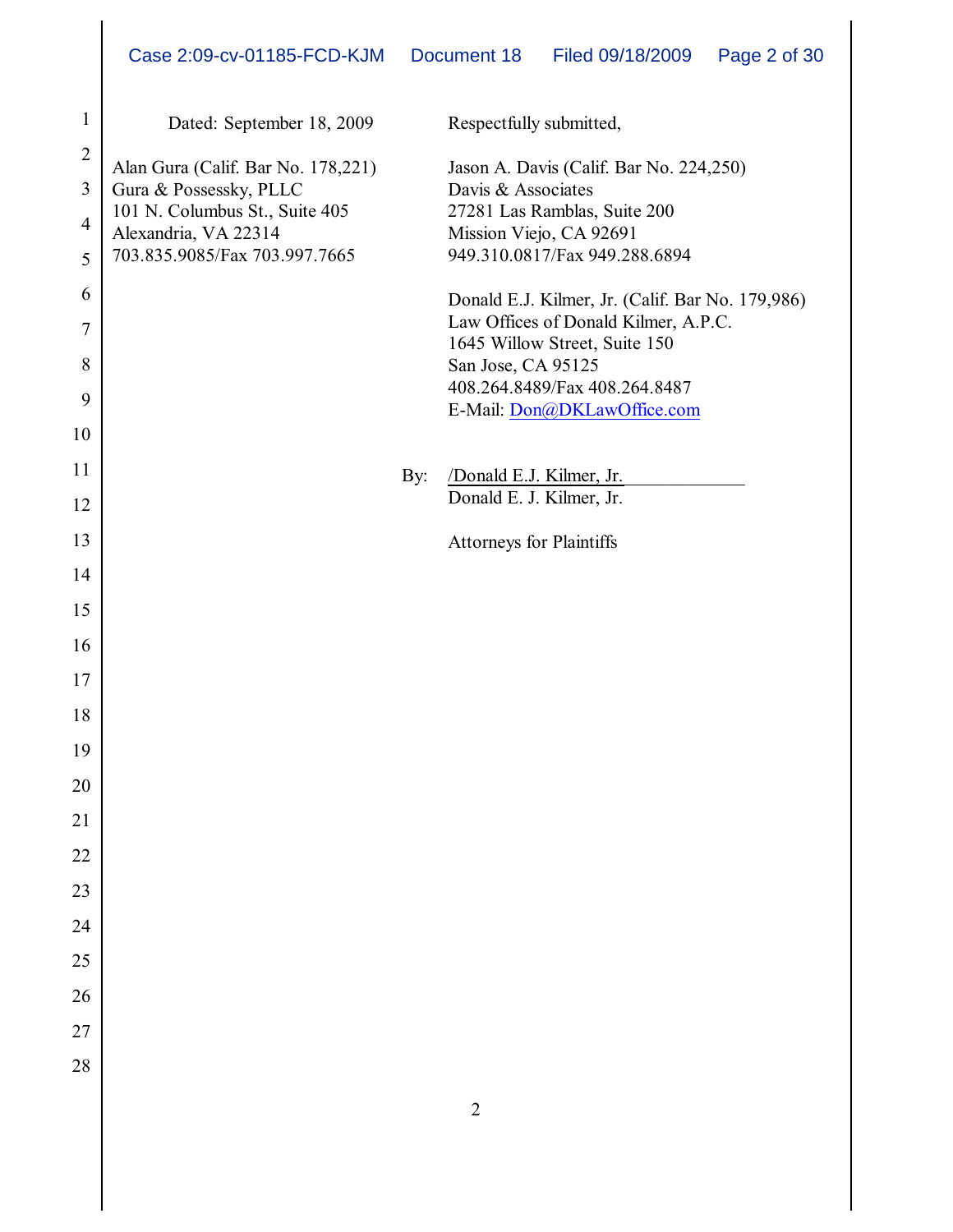# 1 2 3 4 5 6 7 8 9 10 11 12 13 14 15 16 17 18

24

25

26

27

| 1              | <b>TABLE OF CONTENTS</b> |                                                                                               |  |
|----------------|--------------------------|-----------------------------------------------------------------------------------------------|--|
| $\overline{2}$ |                          |                                                                                               |  |
| 3              |                          |                                                                                               |  |
| $\overline{4}$ |                          |                                                                                               |  |
| 5              |                          |                                                                                               |  |
| 6              |                          |                                                                                               |  |
| $\overline{7}$ |                          |                                                                                               |  |
| 8              | I.                       | THE RIGHT TO ARMS INCLUDES THE RIGHT                                                          |  |
| 9              |                          |                                                                                               |  |
| 10             | $\Pi$ .                  | THE SECOND AMENDMENT PROTECTS THE                                                             |  |
| 11             |                          | ACQUISITION OF ARMS IN COMMON USE FOR<br>LAWFUL PURPOSES, INCLUDING HANDGUNS                  |  |
| 12             |                          |                                                                                               |  |
| 13<br>14       | III.                     | THE AVAILABILITY OF ALTERNATIVE ARMS<br>IS NOT A DEFENSE TO A SECOND AMENDMENT VIOLATION.  16 |  |
| 15             | IV.                      | THE CHALLENGED PROVISIONS CLEARLY VIOLATE                                                     |  |
| 16             |                          |                                                                                               |  |
| 17             |                          |                                                                                               |  |
| 18             |                          |                                                                                               |  |
| 19             |                          |                                                                                               |  |
| 20             |                          |                                                                                               |  |
| 21             |                          |                                                                                               |  |
| 22             |                          |                                                                                               |  |
| 23             |                          |                                                                                               |  |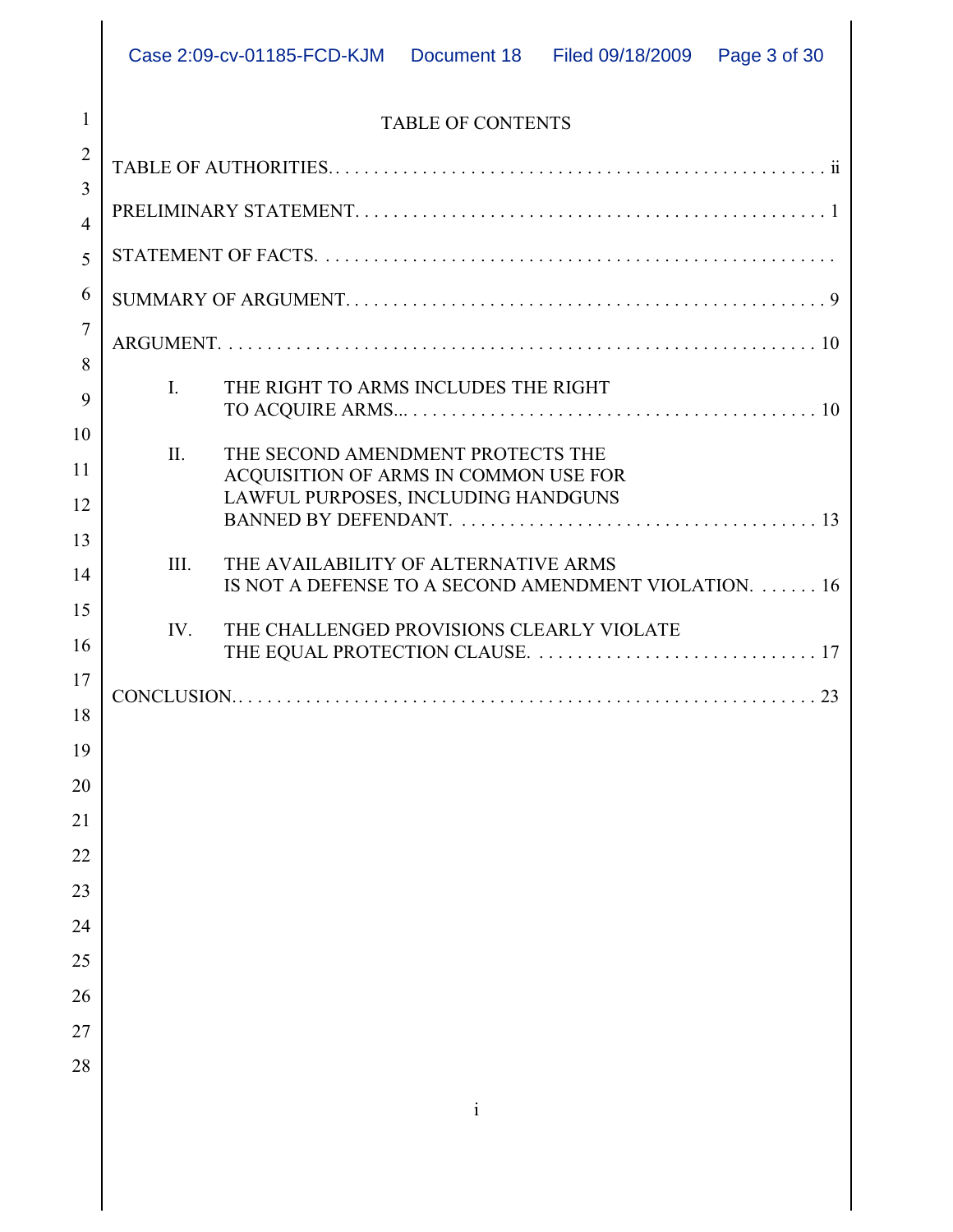# 1 2 3 4 5 6 7 8 9 10 11 12 13 14  $\overline{1}$ : 16  $1'$ 18 19 20 21 22 23  $24$ 25  $26$  $2<sup>7</sup>$

CASES

# TABLE OF AUTHORITIES

| $\overline{4}$ |  |
|----------------|--|
| 5              |  |
| 6              |  |
| 7              |  |
| 8<br>9         |  |
| 10             |  |
| 11             |  |
| 12             |  |
| 13<br>14       |  |
| 15             |  |
| 16             |  |
| 17             |  |
| 18<br>19       |  |
| 20             |  |
| 21             |  |
| 22             |  |
| 23<br>24       |  |
| 25             |  |
| 26             |  |
| 27<br>28       |  |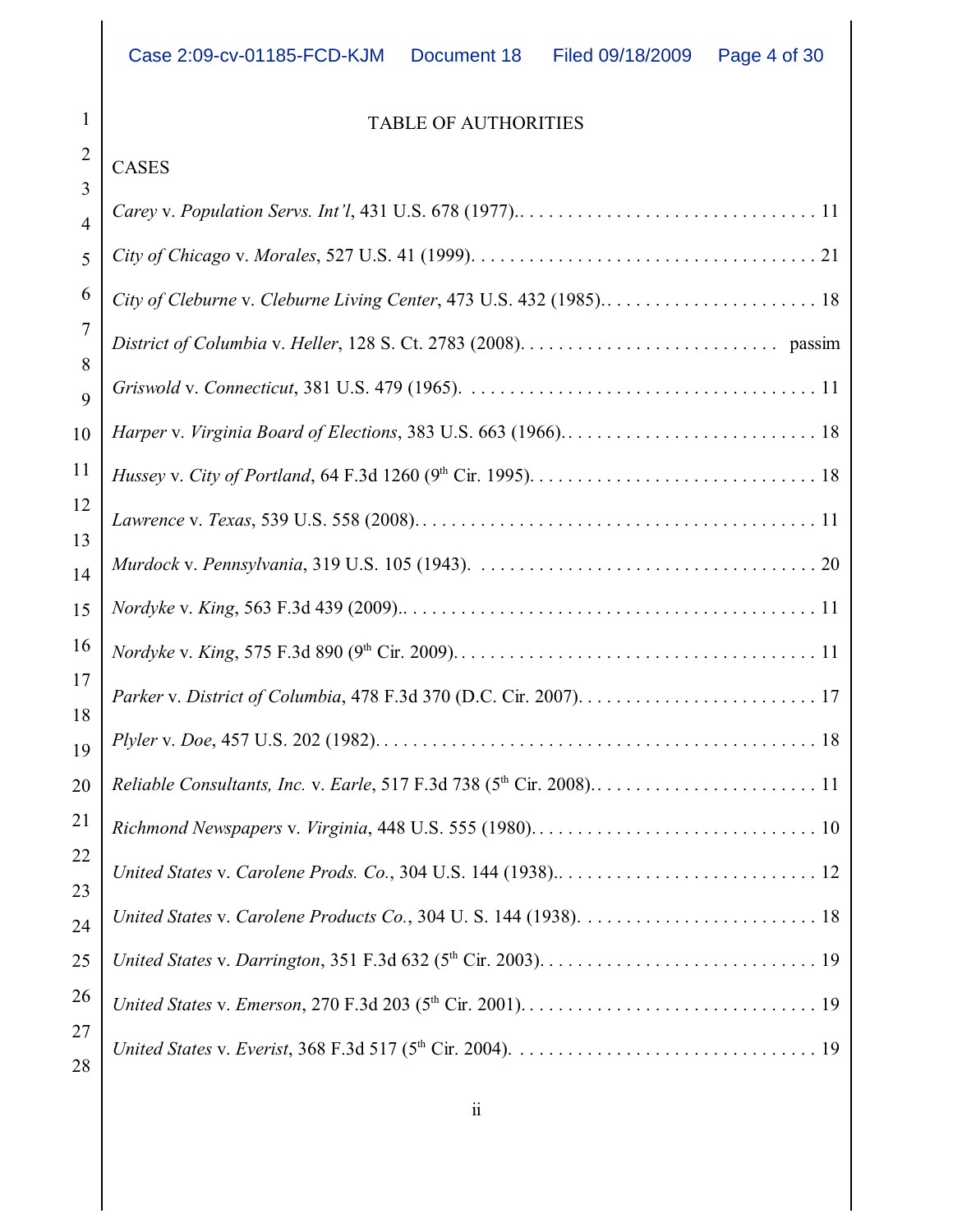| 1              |                                                                                                                              |
|----------------|------------------------------------------------------------------------------------------------------------------------------|
| $\overline{2}$ |                                                                                                                              |
| 3              | Virginia v. American Booksellers Ass'n, 484 U.S. 383 (1988) $\ldots \ldots \ldots \ldots \ldots \ldots \ldots \ldots \ldots$ |
| $\overline{4}$ | Washington Free Community, Inc. v. Wilson, 334 F. Supp. 77 (D.D.C. 1971) 11                                                  |
| 5<br>6         |                                                                                                                              |
| 7              | Wexler v. City of New Orleans, 267 F. Supp. 2d 559 (E.D. La. 2005). $\dots \dots \dots \dots \dots \dots \dots$              |
| 8              |                                                                                                                              |
| 9              |                                                                                                                              |
| 10             |                                                                                                                              |
| 11             | STATUTES AND REGULATIONS                                                                                                     |
| 12             |                                                                                                                              |
| 13             |                                                                                                                              |
| 14             |                                                                                                                              |
| 15<br>16       |                                                                                                                              |
| 17             |                                                                                                                              |
| 18             |                                                                                                                              |
| 19             |                                                                                                                              |
| 20             |                                                                                                                              |
| 21             |                                                                                                                              |
| 22             |                                                                                                                              |
| 23             |                                                                                                                              |
| 24             |                                                                                                                              |
| 25<br>26       |                                                                                                                              |
| 27             |                                                                                                                              |
|                |                                                                                                                              |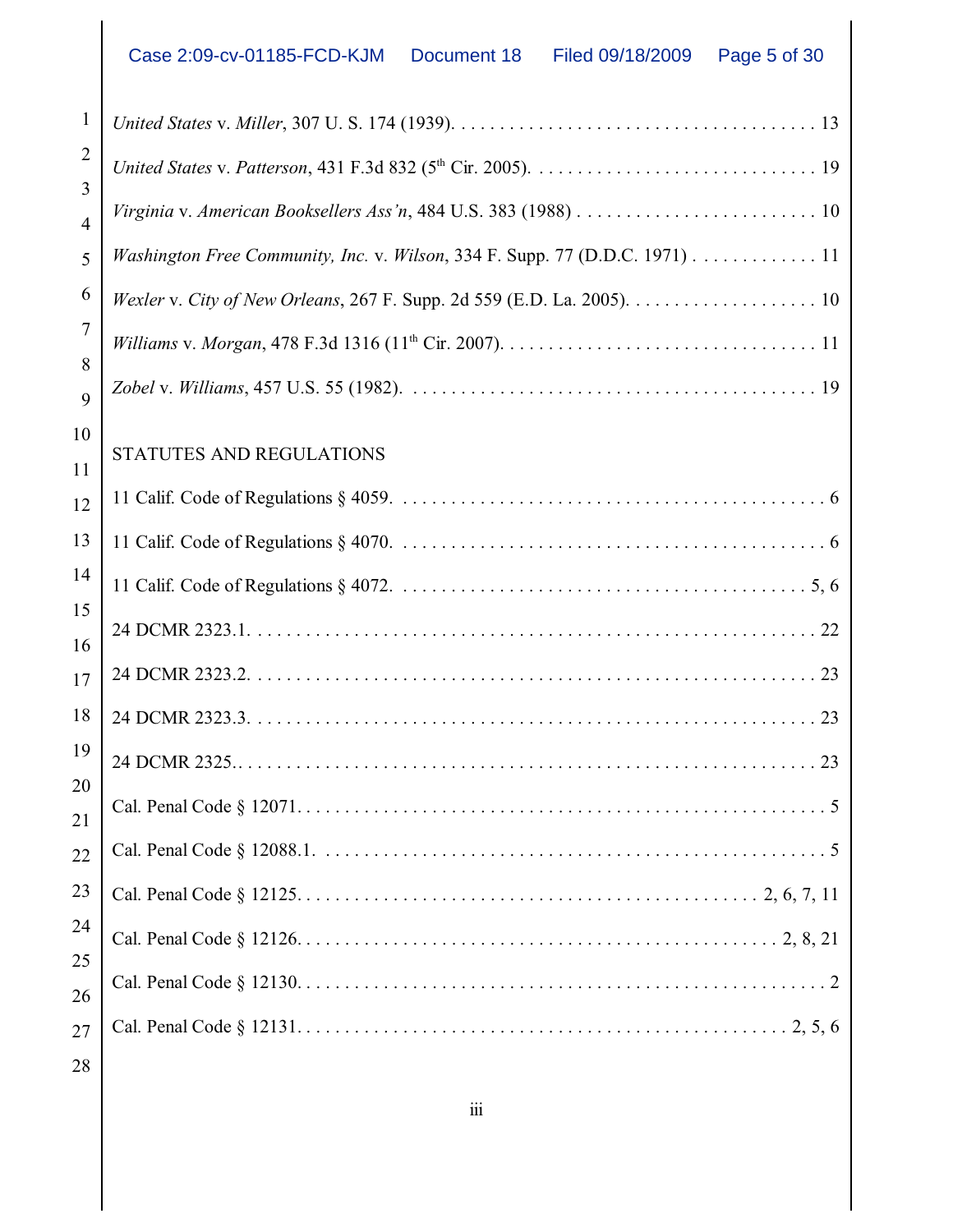| Case 2:09-cv-01185-FCD-KJM Document 18 | Filed 09/18/2009  Page 6 of 30 |  |
|----------------------------------------|--------------------------------|--|
|                                        |                                |  |

| $\mathbf{1}$   |                                                                                                            |
|----------------|------------------------------------------------------------------------------------------------------------|
| $\overline{2}$ |                                                                                                            |
| 3              |                                                                                                            |
| $\overline{4}$ |                                                                                                            |
| 5              |                                                                                                            |
| 6              |                                                                                                            |
| 7              | <b>OTHER AUTHORITIES</b>                                                                                   |
| 8              |                                                                                                            |
| 9              |                                                                                                            |
| 10             |                                                                                                            |
| 11             |                                                                                                            |
| 12             | Adam Winkler, Fatal in Theory and Strict in Fact: An Empirical                                             |
| 13             | Analysis of Strict Scrutiny in the Federal Courts,                                                         |
| 14             |                                                                                                            |
| 15             | Cal. Dept. of Justice, Study Guide for Handgun Safety Certificate,                                         |
| 16             | available at http://www.ag.ca.gov/firearms/forms/pdf/hscsg.pdf. 4, 5                                       |
| 17             | J. Trusler, The Distinction Between Words Esteemed                                                         |
| 18             |                                                                                                            |
| 19             | Jon Vernick, et al., ""I Didn't Know the Gun Was Loaded':<br>An Examination of Two Safety Devices That Can |
| 20             | Reduce the Risk of Unintentional Firearm Injuries,"                                                        |
| 21             |                                                                                                            |
| 22             | N. Webster, American Dictionary of the English Language (1828) (reprinted 1989) 13                         |
| 23             |                                                                                                            |
| 24             |                                                                                                            |
| 25             |                                                                                                            |
| 26             |                                                                                                            |
| 27             |                                                                                                            |
| 28             |                                                                                                            |
|                |                                                                                                            |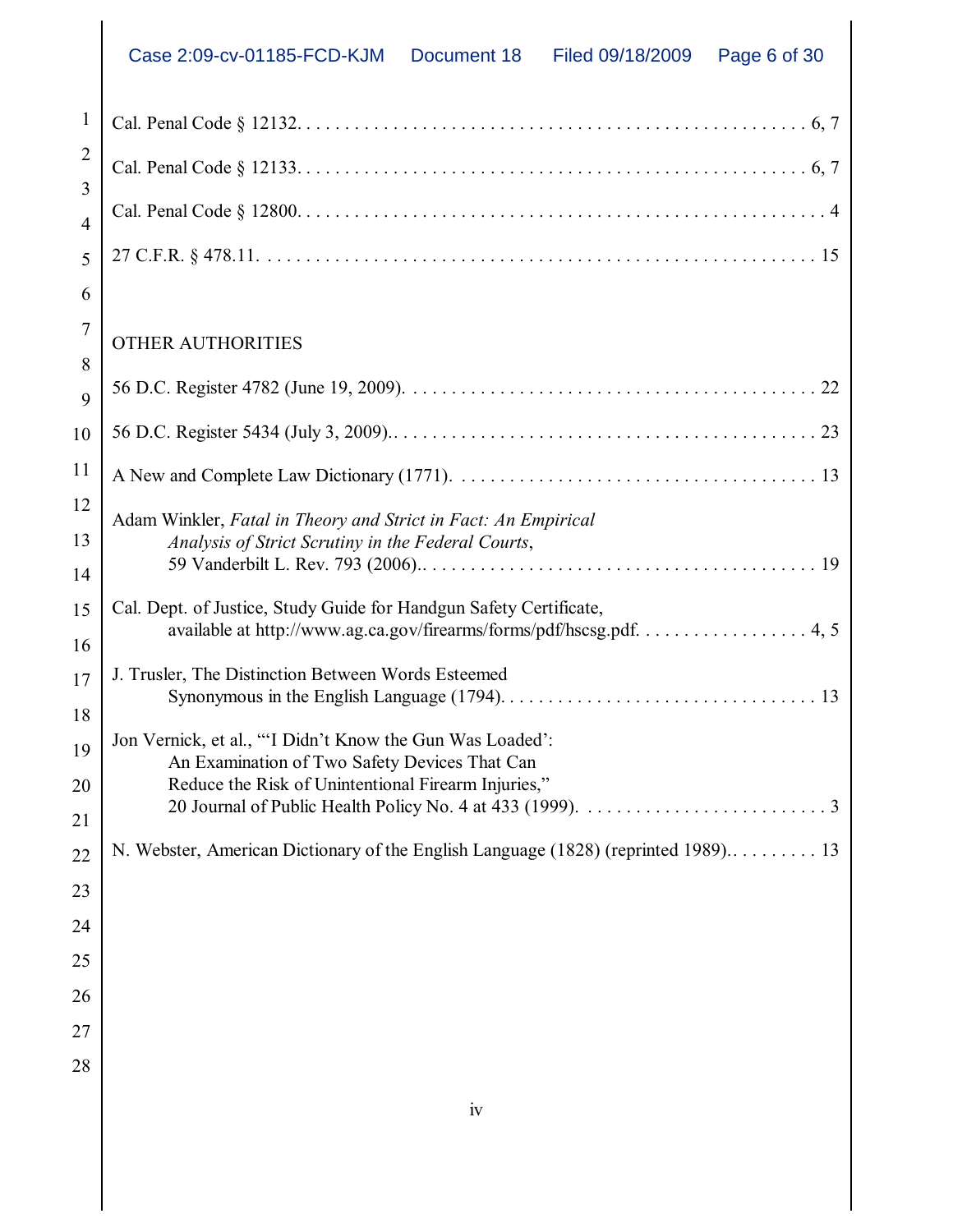### MEMORANDUM OF POINTS AND AUTHORITIES IN OPPOSITION TO DEFENDANT'S MOTION TO DISMISS

#### PRELIMINARY STATEMENT

As the motion to dismiss covers largely the same ground as Plaintiffs' motion for summary judgment, there is a meaningful degree of overlap between this pleading and Plaintiffs' brief in support of their summary judgment motion.

Defendant accurately quotes the Complaint, but largely misses the point of this litigation, as well as some fairly plain controlling precedent. It is undeniable that Defendant administers and enforces a law banning most people from acquiring handguns not placed on a special roster. Plaintiffs note that many guns that are removed from the roster or cannot be placed on the roster are, in fact, protected by the Second Amendment. And since the acquisition of guns implicates a fundamental right, Defendant violates the Equal Protection Clause by enforcing bizarre classifications as to who may or may not obtain these guns, and under what circumstances.

A motion to dismiss the Complaint could be expected to argue that the guns being banned are not constitutionally protected under the test recently announced by the Supreme Court, and that the classifications serve some governmental interest under whatever standard of review may be applicable. Instead, Defendant raises a host of arguments that simply deny or ignore the constitutional landscape under which this case must be decided. The Complaint plainly states a valid claim for relief. Defendant's motion should be denied.

#### STATEMENT OF FACTS

Defendant's presentation of the facts is generally accurate, but incomplete. California law provides that "any person in this state who manufactures or causes to be manufactured, imports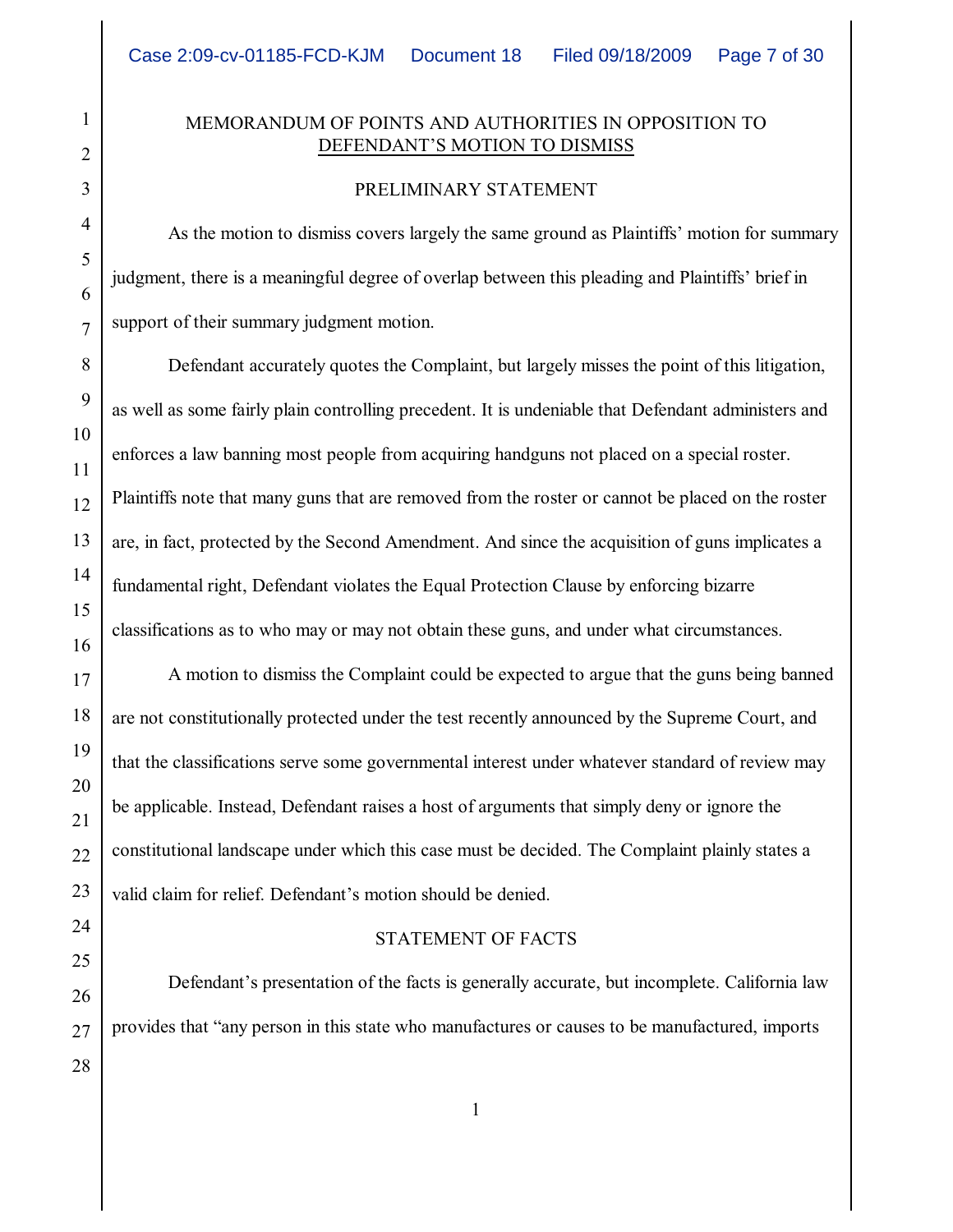into the state for sale, keeps for sale, offers or exposes for sale, gives, or lends any unsafe handgun shall be punished by imprisonment in a county jail not exceeding one year." First Am. Complaint ("FAC"), ¶ 12; Cal. Penal Code § 12125(a). California law presumes that *all* handguns are "unsafe" and therefore, generally barred from importation and sale, unless those handguns have been placed on the state's special roster of handguns "determined not to be unsafe." Cal. Penal Code § 12126, et seq., 12131, et seq. Since 2007, a center-fire semi-automatic handgun cannot make the roster if it does not have both a chamber load indicator and, if it has a detachable magazine, a magazine disconnect mechanism. Cal. Penal Code §§ 12126(b)(5), 12130(d)(2). Since 2006, a rimfire semi-automatic handgun must have a magazine disconnect mechanism if it has a detachable magazine. Cal. Penal Code §§ 12126(b)(6), 12130(d)(3). However, handguns rostered prior to the effective dates of these requirements can remain rostered despite lacking these features. Cal. Penal Code §§ 12126(b)(5), 12130(d)(2).

A magazine disconnect mechanism is "a mechanism that prevents a semiautomatic pistol that has a detachable magazine from operating to strike the primer of ammunition in the firing chamber when a detachable magazine is not inserted in the semiautomatic pistol." Cal. Penal Code § 12126(d). A chamber load indicator ("CLI") is "a device that plainly indicates that a cartridge is in the firing chamber." Cal. Penal Code § 12126(c).

[a] device satisfies this definition if it is readily visible, has incorporated or adjacent explanatory text or graphics, or both, and is designed and intended to indicate to a reasonably foreseeable adult user of the pistol, without requiring the user to refer to a user's manual or any other resource other than the pistol itself, whether a cartridge is in the firing chamber.

26  $Id.$ <sup>1</sup>

27

28

1

2

3

4

5

6

7

8

9

10

11

12

13

14

15

16

17

18

19

20

21

22

23

24

25

 $\rm{^{1}In}$  practice Defendant tests the sufficiency of CLIs by asking his employees if they understand the CLI – and when the regulatory authority's employees allegedly fail to understand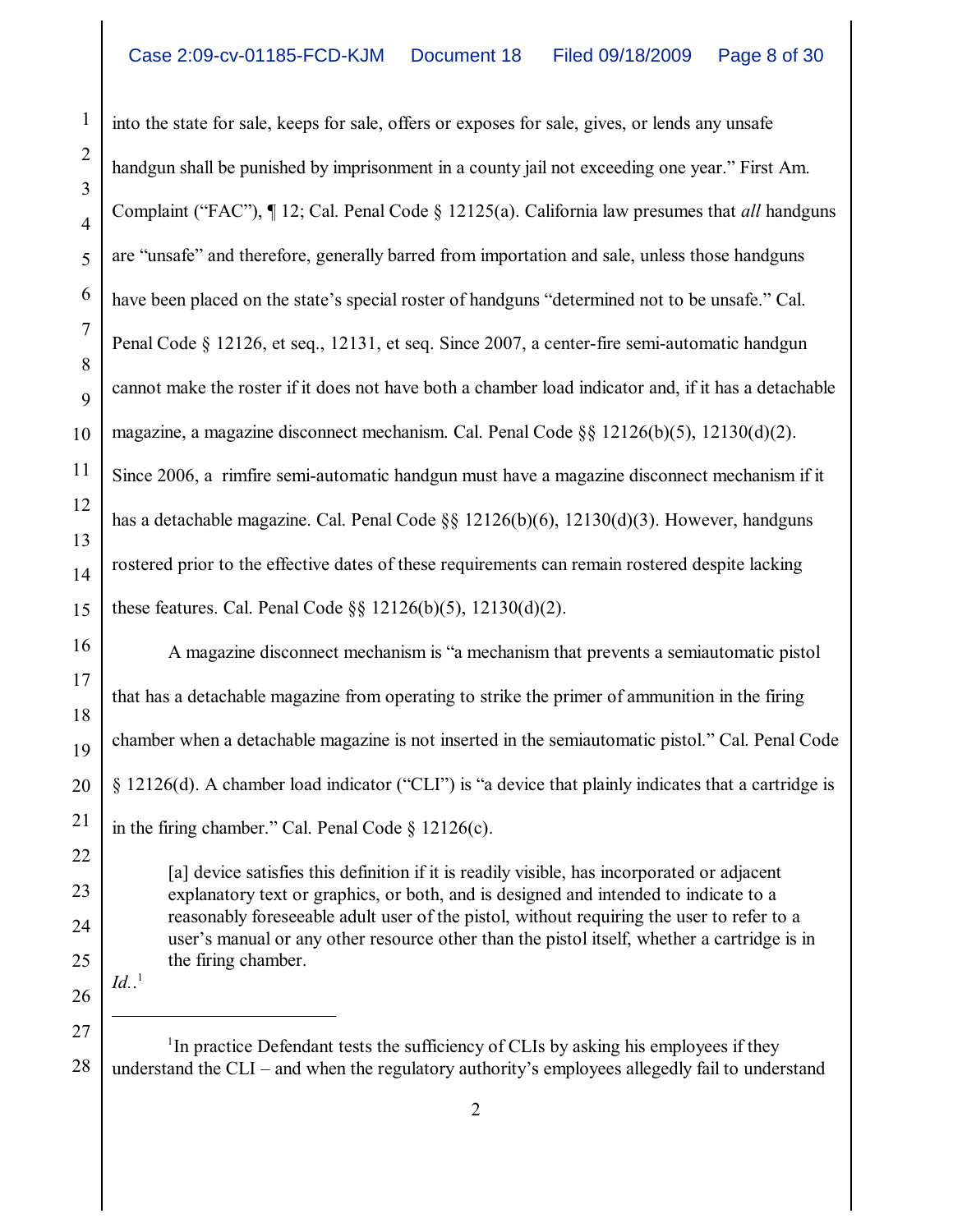Given the rarity of CLIs and magazine disconnect devices, handguns lacking these features are in common use today, comprising the overwhelming majority of handguns. FAC, ¶ 27. This much is obvious upon any cursory survey of firearms as to be within judicial notice, akin to observing that most American cars have power windows. There are, however, some precise statistics. According to one survey, CLIs and magazine disconnect devices are included on no more than 11% and 14% of handguns, respectively. Jon Vernick, et al., "'I Didn't Know the Gun Was Loaded': An Examination of Two Safety Devices That Can Reduce the Risk of Unintentional Firearm Injuries," 20 Journal of Public Health Policy No. 4 at 433 (1999).

Indeed, the rarity of CLIs and magazine disconnect mechanisms was a fact specifically relied upon by the California Legislature in mandating these features as part of the rostering program. California legislators specifically considered that CLIs and magazine disconnects are available on only perhaps 11% and 14% of handguns, respectively, as proposed by the author of the bill mandating these features. *See* Legislative History Bill Files, Summary Judgment Mot. Exhs. C, D. Because CLIs and magazine disconnect mechanisms were viewed as beneficial, it was hoped that mandating these features would alter the firearms market. *Id.*

Yet these "safety" features are not foolproof. A handgun safety mechanism may fail or be misused by the user of a handgun, FAC, ¶ 28, while a chamber load indicator is a mechanical device that may fail or be misinterpreted by the user of a handgun. FAC ¶ 29. A magazine disconnect mechanism is a mechanical device that may fail. FAC ¶ 30. As the state advises handgun purchasers, "Any machine can malfunction. A firearm is no different." Cal. Dept. Of

the CLI, regardless of what the CLI is "designed and intended to indicate to a reasonable adult," the CLI is ruled inadequate. *See* Exh. A, Motion for Summary Judgment and Sep. Statement of Undisputed Facts at 9.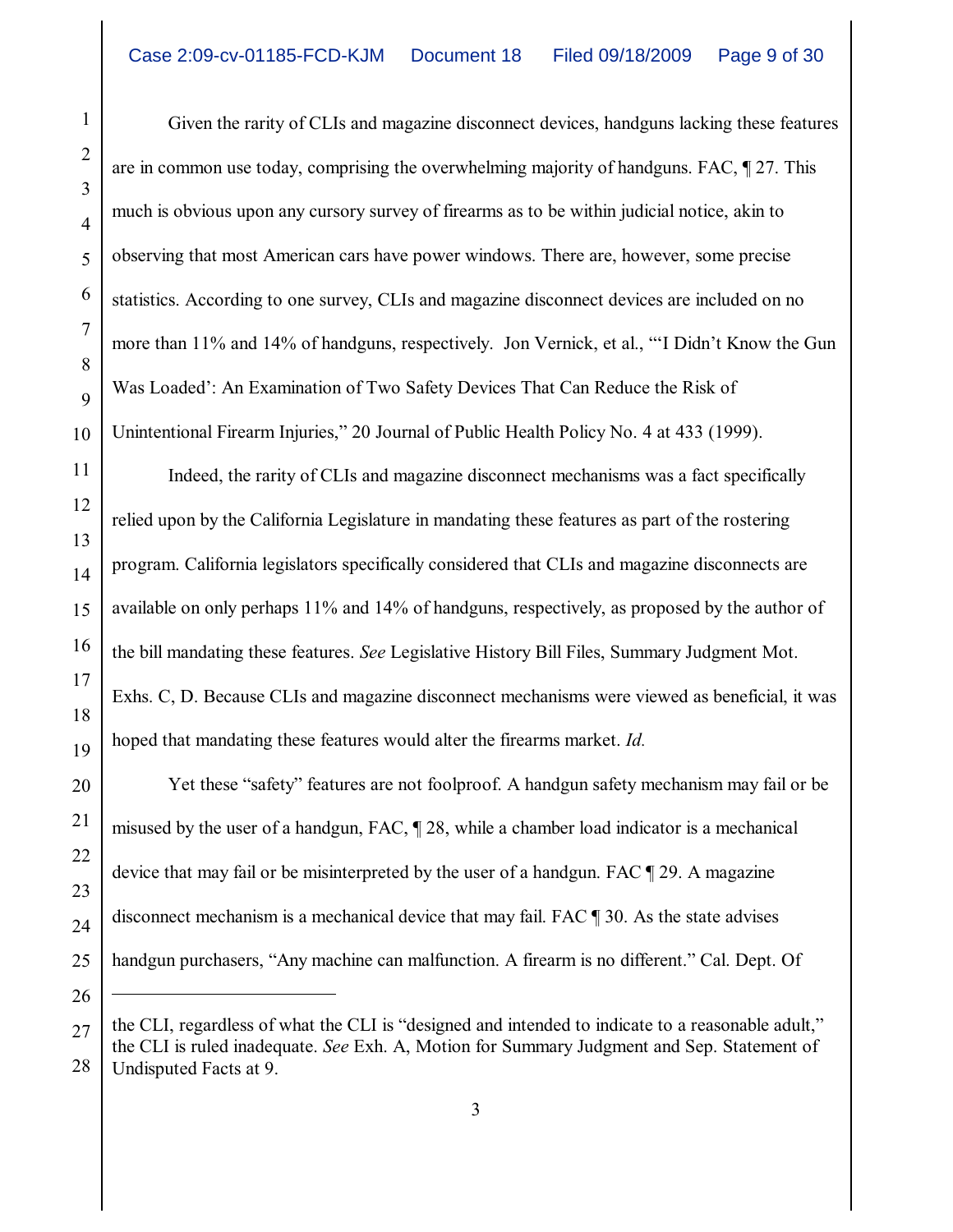| $\mathbf{1}$     | Justice, Study Guide for Handgun Safety Certificate ("Study Guide"), available at                                                                                                                                                                            |  |  |
|------------------|--------------------------------------------------------------------------------------------------------------------------------------------------------------------------------------------------------------------------------------------------------------|--|--|
| $\mathbf{2}$     | http://www.ag.ca.gov/firearms/forms/pdf/hscsg.pdf, at 25.                                                                                                                                                                                                    |  |  |
| 3                |                                                                                                                                                                                                                                                              |  |  |
| 4                | In fact, to acquire any handgun in California, an individual must pass a written handgun                                                                                                                                                                     |  |  |
| 5                | safety test. Cal. Penal Code §§ 12800-12808. The test requires knowledge of the basic rules of                                                                                                                                                               |  |  |
| 6                | handgun safety, the first of which is: "Treat all guns as if they are loaded." Study Guide, at 9. The                                                                                                                                                        |  |  |
| $\boldsymbol{7}$ | state's study guide for the handgun safety test further provides:                                                                                                                                                                                            |  |  |
| 8                | Always assume that a gun is loaded even if you think it is unloaded. Every time a gun is                                                                                                                                                                     |  |  |
| 9                | handled for any reason, check to see that it is unloaded [by following specific instructions<br>for unloading the gun]. If you are unable to check a gun to see if it is unloaded, leave it                                                                  |  |  |
| 10<br>11         | alone and seek help from someone more knowledgeable about guns.                                                                                                                                                                                              |  |  |
| 12               | Id.                                                                                                                                                                                                                                                          |  |  |
|                  |                                                                                                                                                                                                                                                              |  |  |
| 13               | The state's specific instructions for unloading a semi-automatic handgun contained in its                                                                                                                                                                    |  |  |
| 14               | gun safety study guide provides that a mechanical safety                                                                                                                                                                                                     |  |  |
| 15               | is not foolproof so do not rely on the safety to prevent an accidental discharge. A safety                                                                                                                                                                   |  |  |
| 16               | should only be used as an additional safety measure. Never pull the trigger on any firearm<br>with the safety in the "safe" position because thereafter the firearm could fire at any time<br>without the trigger ever being touched.<br>Study Guide, at 20. |  |  |
| 17               |                                                                                                                                                                                                                                                              |  |  |
| 18               |                                                                                                                                                                                                                                                              |  |  |
| 19               |                                                                                                                                                                                                                                                              |  |  |
| 20               | Although the state's gun safety study guide does not discuss chamber load indicators or                                                                                                                                                                      |  |  |
| 21               | magazine disconnect devices, it teaches, in order to pass the mandatory safety test, rules that                                                                                                                                                              |  |  |
| 22               | would have gun owners ignore such devices. The study guide specifically instructs that in order to                                                                                                                                                           |  |  |
| 23               |                                                                                                                                                                                                                                                              |  |  |
| 24               | verify a semi-automatic handgun is unloaded, one must remove the magazine and visually inspect                                                                                                                                                               |  |  |
| 25               | the chamber to verify that it is empty. Study Guide, at 45-47.                                                                                                                                                                                               |  |  |
| 26               | In fact, in a large red box marked "CAUTION," the state's gun safety study guide                                                                                                                                                                             |  |  |
| 27               | provides:                                                                                                                                                                                                                                                    |  |  |
| 28               |                                                                                                                                                                                                                                                              |  |  |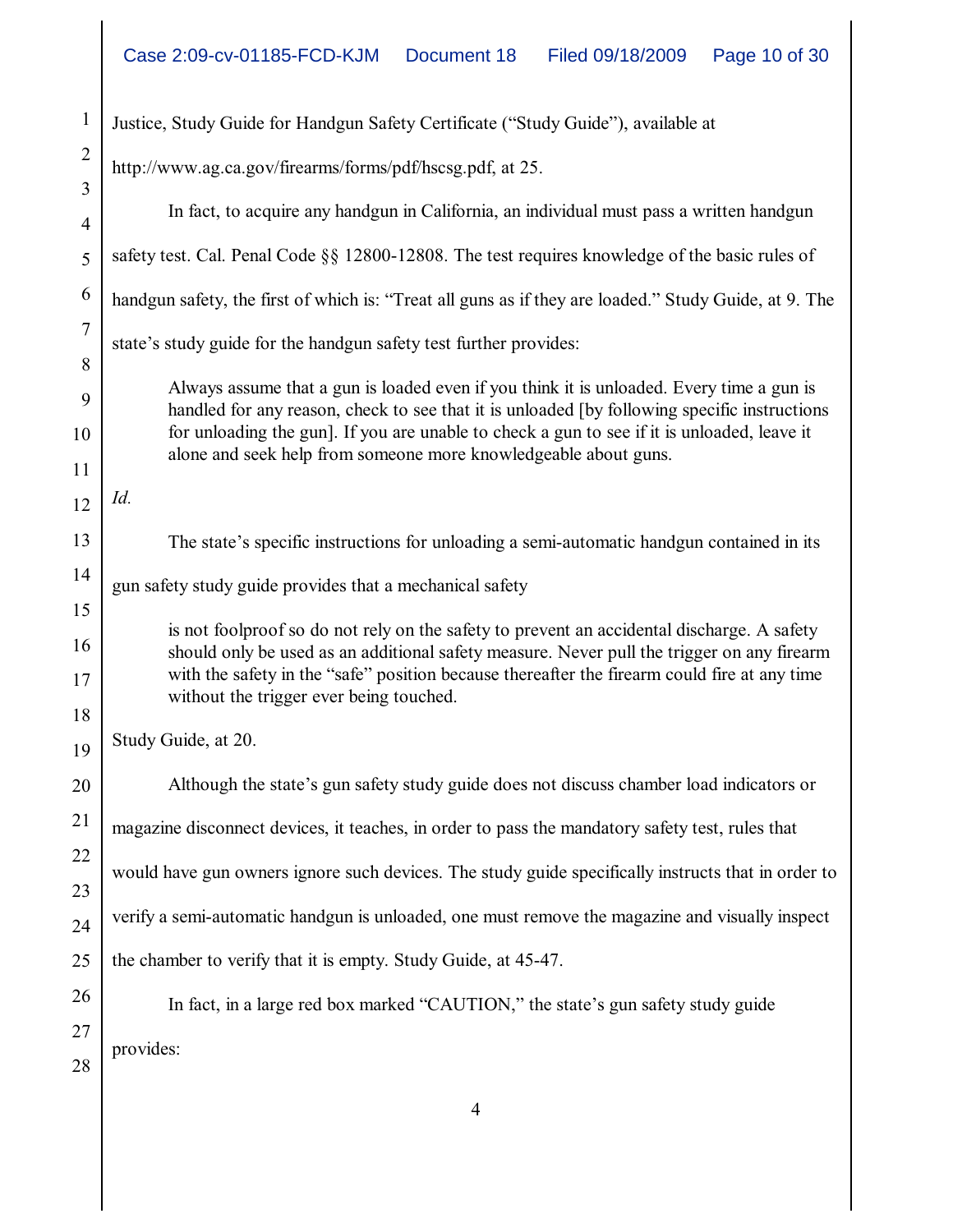|          | Case 2:09-cv-01185-FCD-KJM<br>Document 18<br>Filed 09/18/2009<br>Page 11 of 30                                                                                         |  |  |  |  |
|----------|------------------------------------------------------------------------------------------------------------------------------------------------------------------------|--|--|--|--|
| 1<br>2   | You should NOT assume a semiautomatic pistol is unloaded just because the magazine is<br>removed from the handgun.                                                     |  |  |  |  |
| 3        | Do not allow the slide to go forward UNLESS you have:                                                                                                                  |  |  |  |  |
| 4        | 1. Checked again to be sure the chamber is empty, and                                                                                                                  |  |  |  |  |
| 5        | 2. Checked again to be sure the magazine has been REMOVED.                                                                                                             |  |  |  |  |
| 6        | If you pull the slide back ejecting the cartridge, check the chamber, let the slide go                                                                                 |  |  |  |  |
| 7        | forward, and THEN remove the magazine, you have a loaded, dangerous firearm (a<br>cartridge is in the chamber) even though you have removed the magazine. It is common |  |  |  |  |
| 8        | and sometimes fatal to make this error.                                                                                                                                |  |  |  |  |
| 9        | ALWAYS REMOVE THE MAGAZINE FIRST!                                                                                                                                      |  |  |  |  |
| 10<br>11 | Study Guide, at 22.                                                                                                                                                    |  |  |  |  |
| 12       | In order to purchase a handgun, the buyer must demonstrate that he or she knows how to                                                                                 |  |  |  |  |
| 13       | safely operate the handgun, including following these instructions. Cal. Penal Code $\S$ 12071(b)(8),                                                                  |  |  |  |  |
| 14       | et seq. Moreover, California law also generally requires that all newly purchased firearms either be                                                                   |  |  |  |  |
| 15       |                                                                                                                                                                        |  |  |  |  |
| 16       | accompanied by an approved gun lock or the purchaser's affidavit that she owns an adequate lock                                                                        |  |  |  |  |
| 17       | box or gun safe. Cal. Penal Code $\S$ 12088.1, et seq.                                                                                                                 |  |  |  |  |
| 18       | Listings on the California handgun roster are valid for one year, and must be renewed                                                                                  |  |  |  |  |
| 19       | annually, including payment of an annual fee, prior to expiration to remain valid. FAC, 19; 11                                                                         |  |  |  |  |
| 20<br>21 | Calif. Code of Regulations § 4072(b). Defendant charges firearms manufacturers, importers, and                                                                         |  |  |  |  |
| 22       | dealers annual fees, ostensibly to operate the handgun roster program. Any handgun whose                                                                               |  |  |  |  |
| 23       | manufacturer fails to pay the required fees may be excluded from the roster for that reason alone.                                                                     |  |  |  |  |
| 24       | FAC, $\P$ 20; Cal. Penal Code § 12131(a)(1), (a)(2). The initial and renewal annual listing fees for                                                                   |  |  |  |  |
| 25       |                                                                                                                                                                        |  |  |  |  |
| 26       | inclusion on the handgun roster are \$200. FAC, $\parallel$ 21; 11 Calif. Code of Regulations § 4072(b).                                                               |  |  |  |  |
| 27       | Other than the California DOJ, only the manufacturer/importer of a handgun model is                                                                                    |  |  |  |  |
| 28       |                                                                                                                                                                        |  |  |  |  |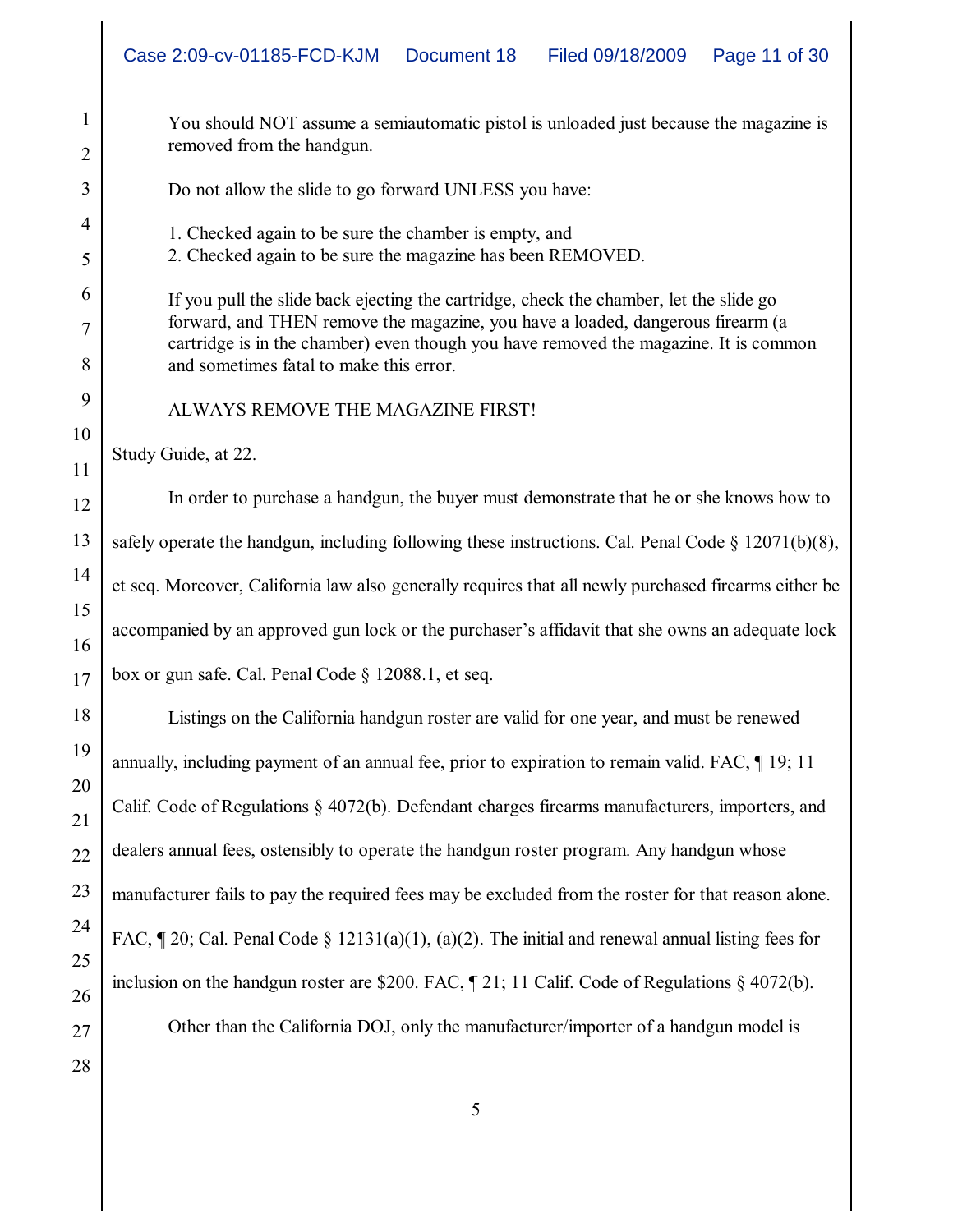authorized to submit that handgun model to a DOJ-Certified Laboratory for testing. FAC, ¶ 22; 11 Calif. Code of Regulations  $\S$  4059(c). A handgun can remain on the roster if its manufacturer/importer goes out of business or discontinues the model, provided that the model is not being offered for sale to licensed dealers, and "a fully licensed wholesaler, distributor, or dealer submits a written request to continue the listing and agrees to pay the annual maintenance fee." FAC,  $\P$  23; 11 Calif. Code of Regulations  $\S$  4070(d). So long as a handgun is sold to dealers outside of California, the handgun's manufacturer can cause the sale of that handgun to be forbidden inside California by failing to submit the gun for testing in that state or refusing to pay the annual \$200 fee. FAC,  $\sqrt{23}$ ; Cal. Penal Code § 12131; 11 Calif. Code of Regulations §§ 4059, 4070, 4072.

A manufacturer/importer or other responsible party may submit a written request to list a handgun model that was voluntarily discontinued or was removed for lack of payment of the annual maintenance fee. The request may be approved, and the handgun restored to the "safe gun" roster, provided the fee is paid. FAC,  $\parallel$  24; 11 Calif. Code of Regulations  $\S$  4070(e).

The following firearms and transactions are exempted from the handgun rostering requirement: (1) Firearms defined as curios or relics under federal law; (2) The purchase of any firearm by any law enforcement officer; (3) Pistols that are designed expressly for use in Olympic target shooting events; (4) Certain single-action revolvers; and (5) The sale, loan, or transfer of any firearm that is to be used solely as a prop during the course of a motion picture, television, or video production by authorized people related to the production. FAC, ¶¶ 32, 33, 35; Cal. Penal Code §§ 12125, 12132, 12133.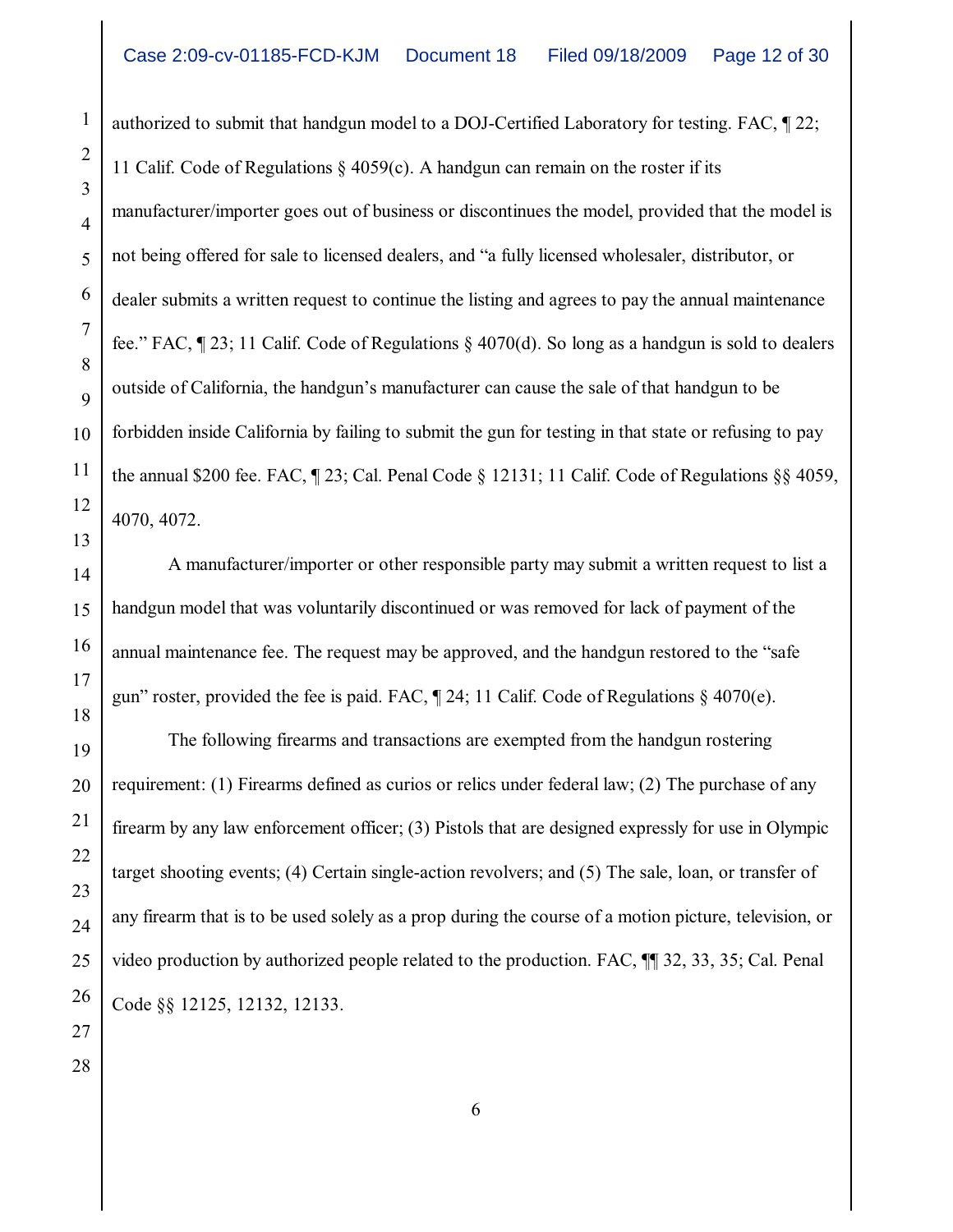It is also not illegal in California to import an unrostered handgun when moving into the state without the intention of selling it, nor is it illegal in California to possess or use an unrostered handgun that is otherwise lawful to possess or use. FAC,  $\parallel$  34; Cal. Penal Code  $\S$ 12125(a). California also exempts private party transfers, intra-familial transfers including gifts and bequests, various loans, and various single-action revolvers. FAC, ¶ 35; Cal. Penal Code §§ 12132, 12133.

Plaintiff Ivan Peña has sought to purchase a Para USA (Para Ordnance) P1345SR / Stainless Steel .45 ACP 4.25", and has identified a willing seller who stands ready to deliver said handgun to him, but cannot lawfully purchase and take possession of the handgun as that handgun is not listed on the California Handgun Roster. FAC, ¶ 37. Peña's Para USA P1345SR was listed on California's Handgun Roster until December 31, 2005, when it was discontinued and its listing not renewed. FAC, ¶ 38.

Plaintiff Roy Vargas has sought to purchase a Glock 21 SF with an ambidextrous magazine release, and has identified a willing seller who stands ready to deliver said handgun to Plaintiff. However, Vargas cannot lawfully purchase and take possession of the handgun as that handgun is not listed on the California Handgun Roster. FAC, ¶ 39.

Vargas was born without an arm below the right elbow. FAC, ¶ 40. The Glock 21 SF with a standard magazine release is listed on the California Handgun Roster. FAC, ¶ 41. However, the Glock-21 SF with ambidextrous magazine release is better suitable for left-handed shooters such as Mr. Vargas, as opposed to the approved version of the Glock 21. FAC, ¶ 42. Glock's efforts to add the Glock 21 SF with ambidextrous magazine release to the California Roster have failed.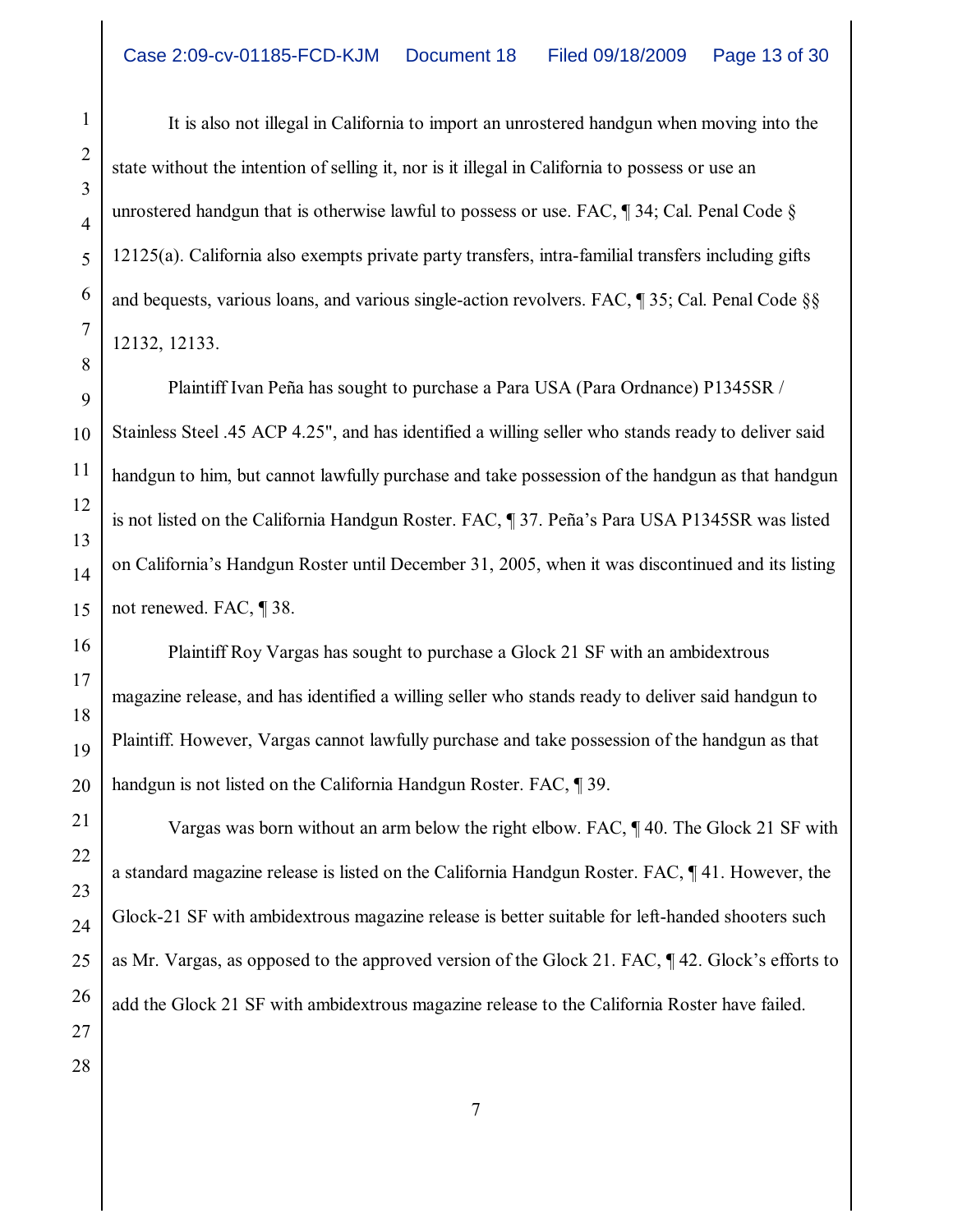FAC, ¶ 43. However, Defendant permits Glock customers to have their Glock 21 SF-STD handguns fitted with an ambidextrous release at the Glock factory. FAC, ¶ 44.

Plaintiff Doña Croston has sought to purchase a Springfield Armory XD-45 Tactical 5" Bi-Tone stainless steel/black handgun in .45 ACP, model number XD9623, and has identified a willing seller who stands ready to deliver said handgun to her. But Croston cannot lawfully purchase and take possession of the handgun as that handgun is not on the California Handgun Roster. FAC, ¶ 45.

Other models of this identical gun – but in different colors – are listed on the handgun roster and are thus available to Ms. Croston: the XD-45 Tactical 5" .45 ACP in black (model XD9621), the XD-45 Tactical 5" .45 ACP in OD Green (model XD9622), and the XD-45 Tactical 5" .45 ACP in Dark Earth (XD9162). FAC, ¶ 46. However, the particular Bi-Tone XD-45 that Ms. Croston would possess was not released until after California required newly-listed guns to have a chamber load indicator and magazine disconnect device. Springfield Armory could not get the XD-45 in .45 ACP and Bi-Tone finish registered given the new listing requirements. FAC, ¶ 48. The XD-45 Bi-Tone in .45 has a loaded chamber indicator, but the California Department of Justice has decided it does not qualify under Penal Code  $\S 12126(c)$ . FAC,  $\P 49$ . The handgun at issue in *District of Columbia* v. *Heller*, 128 S. Ct. 2783 (2008), was a High Standard 9-shot revolver in .22 with a 9.5" Buntline-style<sup>2</sup> barrel. FAC, 151. Plaintiff Brett Thomas has sought to purchase an identical High Standard 9-shot revolver in .22 with a 9.5" Butline-style barrel, and has identified a willing seller who stands ready to deliver said handgun to

 $A^2A$  "Buntline" is a Western-style extra-long barrel revolver, named for 19<sup>th</sup>-century novelist Ned Buntline who was said to commission such guns for famous personalities of the day.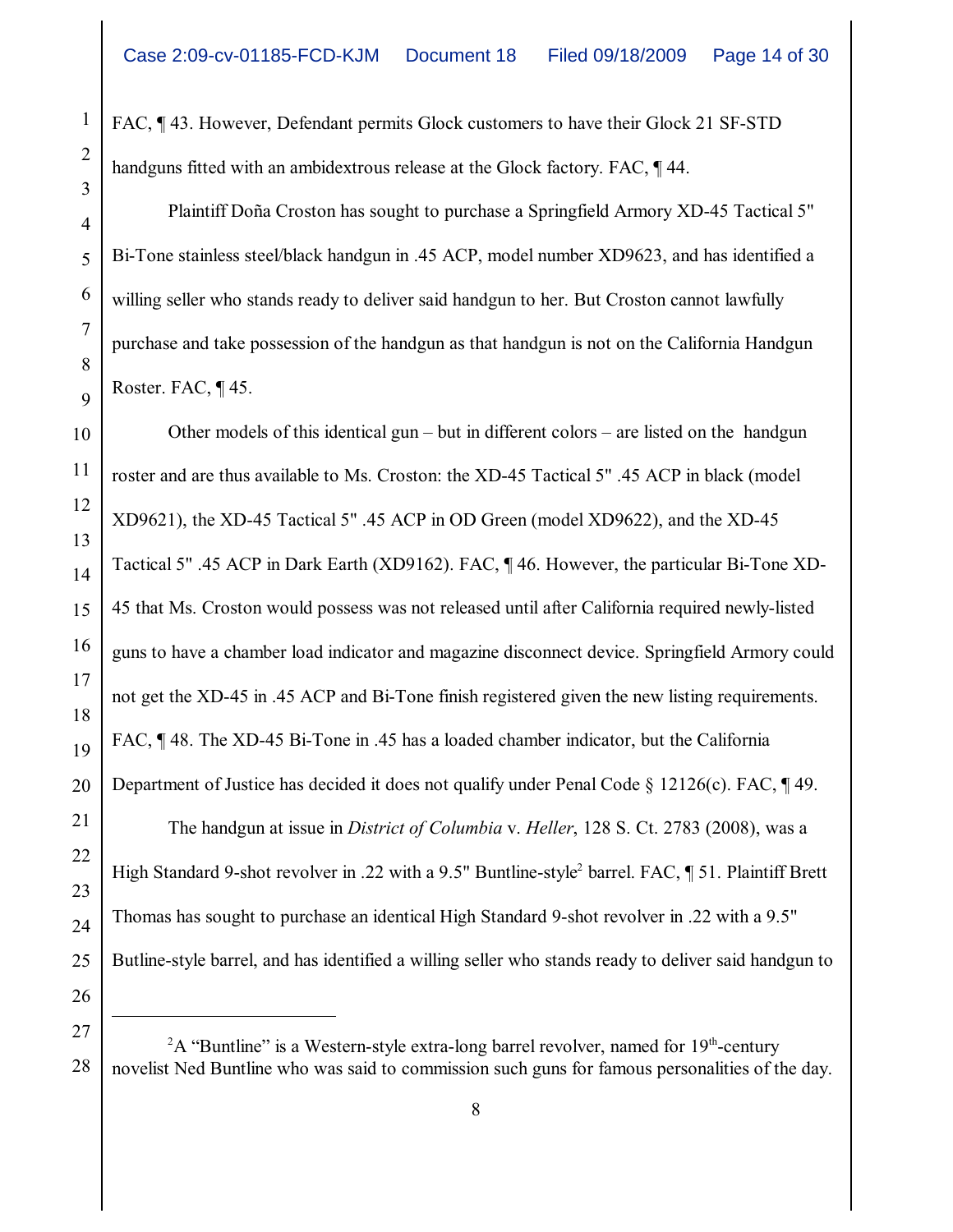Thomas. FAC, ¶ 50. Thomas cannot lawfully purchase and take possession of the handgun as that handgun is not on the California Handgun Roster. FAC, ¶ 50.

Plaintiff Second Amendment Foundation, Inc. ("SAF") is a non-profit membership organization incorporated under the laws of Washington with its principal place of business in Bellevue, Washington. FAC, ¶ 5. SAF has over 650,000 members and supporters nationwide, including many in California. FAC, ¶ 5. The purposes of SAF include education, research, publishing and legal action focusing on the Constitutional right to privately own and possess firearms, and the consequences of gun control. FAC, ¶ 5.

Plaintiff The Calguns Foundation, Inc. is a non-profit organization incorporated under the laws of California with its principal place of business in Redwood City, California. FAC, ¶ 6. The purposes of Calguns include supporting the California firearms community by promoting education for all stakeholders about firearm laws, rights and privileges, and securing the civil rights of California gun owners, who are among its members and supporters. FAC, ¶ 6.

## SUMMARY OF ARGUMENT

The main argument offered by Defendant is that while there exists a right to "keep" a handgun, there is no right to acquire one. The conclusion is reached by viewing the core of the right to arms in an impossible vacuum, while misreading dicta allowing for appropriate regulations as a license for any and all regulations. This is simply wrong.

Defendant next repeats an argument specifically rejected by the Supreme Court only last year – that so long as some constitutionally protected arms are permitted, other arms might be banned, regardless of whether they, too, are protected. This is simply not the law. The question in evaluating the constitutionality of a gun ban is whether the gun being banned is protected, under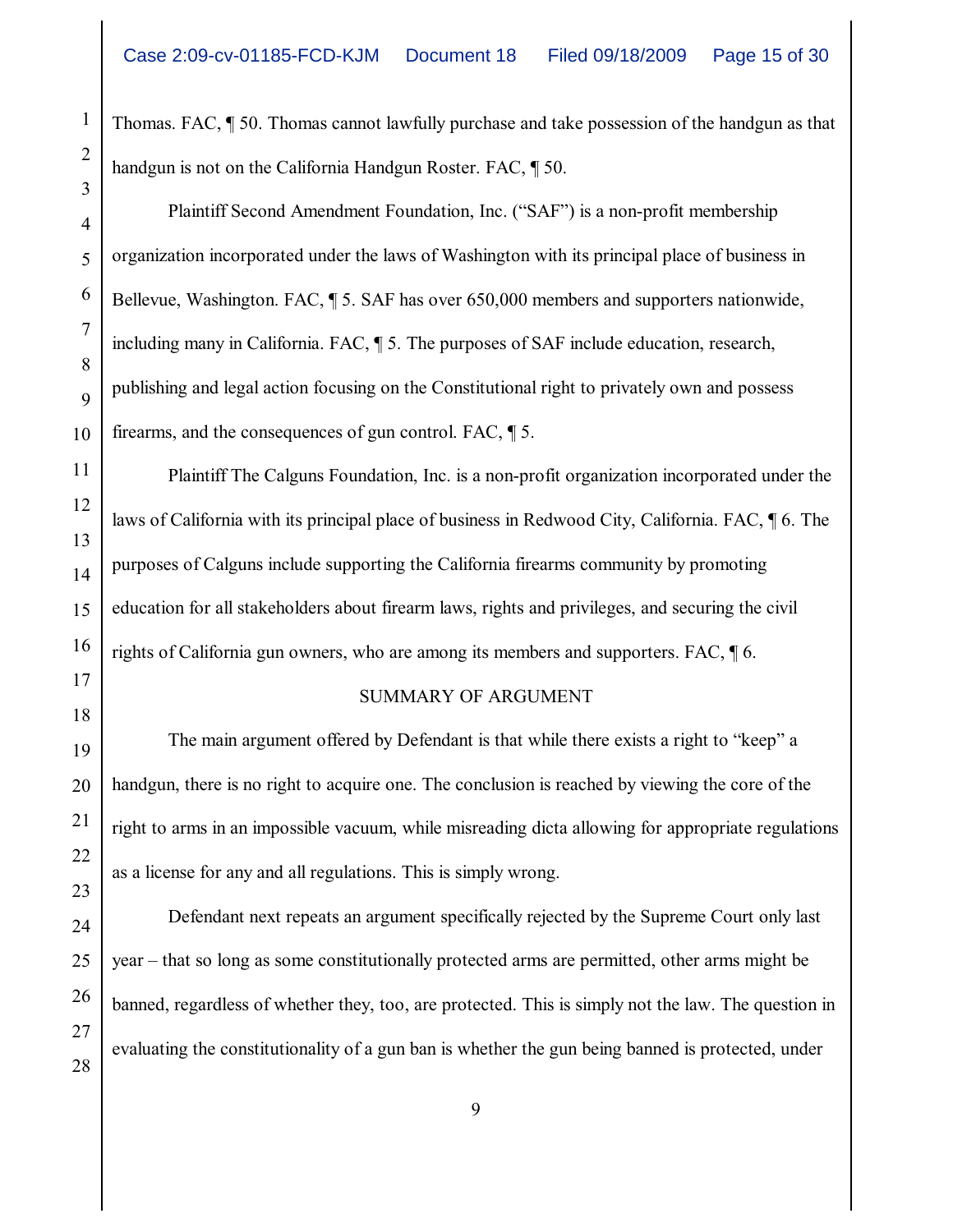the tests laid out for determining that question. If the gun is not protected, it may be banned; if the gun is protected, it may not be banned, regardless of whatever other appropriate regulations may be attached to its possession and use and regardless of whether and what kind of other arms, not at issue, are "allowed." Defendant's failure to mention, much less discuss the test for distinguishing protected from unprotected guns dooms his motion.

Defendant's response to the equal protection claims is also unavailing. Defendant urges the Court to consider the claims under the rational basis test, notwithstanding the Supreme Court's explicit holding that rational basis is an improper means of scrutinizing Second Amendment violations. Fundamental rights are entitled to greater care. Yet Defendant's classifications are highly arbitrary and serve no useful purpose.

#### ARGUMENT

I. THE RIGHT TO ARMS INCLUDES THE RIGHT TO ACQUIRE ARMS.

The proposition that when one has the right to something, one also enjoys the right to acquire it, is obvious. "[T]he Court has acknowledged that certain unarticulated rights are implicit in enumerated guarantees . . . fundamental rights, even though not expressly guaranteed, have been recognized by the Court as indispensable to the enjoyment of rights explicitly defined." *Richmond Newspapers* v. *Virginia*, 448 U.S. 555, 579-80 (1980) (collecting cases, and holding First Amendment rights of speech and press secure right to attend criminal trials).

For example, there is, in this country, a right to read books protected by the First Amendment. Consequently, there is a right to *purchase* books. *See, e.g. Virginia* v. *American Booksellers Ass'n*, 484 U.S. 383, 393 (1988) (booksellers have standing to assert First Amendment rights of bookbuyers); *see also Wexler* v. *City of New Orleans*, 267 F. Supp. 2d 559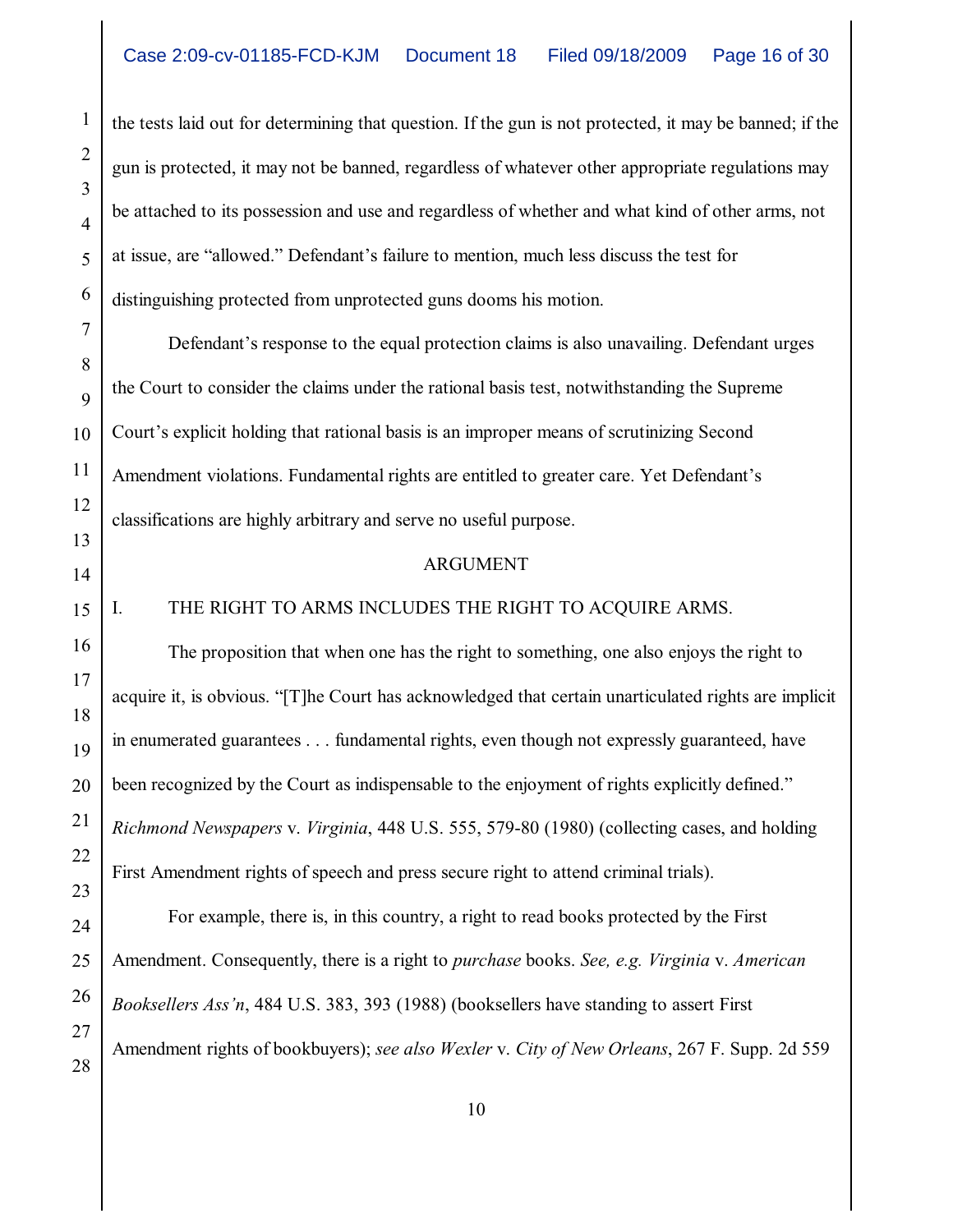(E.D. La. 2005) (enjoining ban on sidewalk book sales); *Washington Free Community, Inc*. v. *Wilson*, 334 F. Supp. 77 (D.D.C. 1971) (enjoining ban on newspaper sales in parks).

There also exists a right to make personal family planning decisions; therefore, there is a right to purchase contraceptives. *Carey* v. *Population Servs. Int'l*, 431 U.S. 678 (1977); *Griswold* v. *Connecticut*, 381 U.S. 479 (1965). And along these lines, the right to engage in consensual intimate relationships, *Lawrence* v. *Texas*, 539 U.S. 558 (2008), informs a right to purchase sex toys. *Reliable Consultants, Inc. v. Earle,* 517 F.3d 738 (5<sup>th</sup> Cir. 2008); *but see Williams v*. *Morgan*, 478 F.3d 1316 (11<sup>th</sup> Cir. 2007).

As Defendant acknowledges, the Second Amendment guarantees a right to have functional firearms. *District of Columbia* v. *Heller*, 128 S. Ct. 2783 (2008). Without deciding on the full scope of that right in every circumstance, a necessary pre-requisite to exercising the right to arms is, as with the right to books, contraceptives, religious articles, or any other item of property imbued with constitutional protection, the right to *acquire* arms. 3

The challenged law prescribes jail time for "any person in this state who manufactures or causes to be manufactured, imports into the state for sale, keeps for sale, offers or exposes for sale, gives, or lends" guns that do not appear on a special roster. Cal. Penal Code  $\S$  12125(a). If unrostered guns are protected by the Second Amendment, then this language is as unconstitutional as it would be were it made applicable to books or contraceptives. This is not a law "imposing conditions and qualifications on the commercial sale of arms" that may be

<sup>&</sup>lt;sup>3</sup>Defendant finds support for a contrary position in *Nordyke* v. *King*, 563 F.3d 439 (2009). Plaintiffs would strongly disagree with this interpretation of *Nordyke*, but at this point, can only point out that the case is being re-heard *en banc* and thus, the panel opinion "shall not be cited as precedent by or to any court of the Ninth Circuit." *Nordyke* v. *King*, 575 F.3d 890 (9<sup>th</sup> Cir. 2009).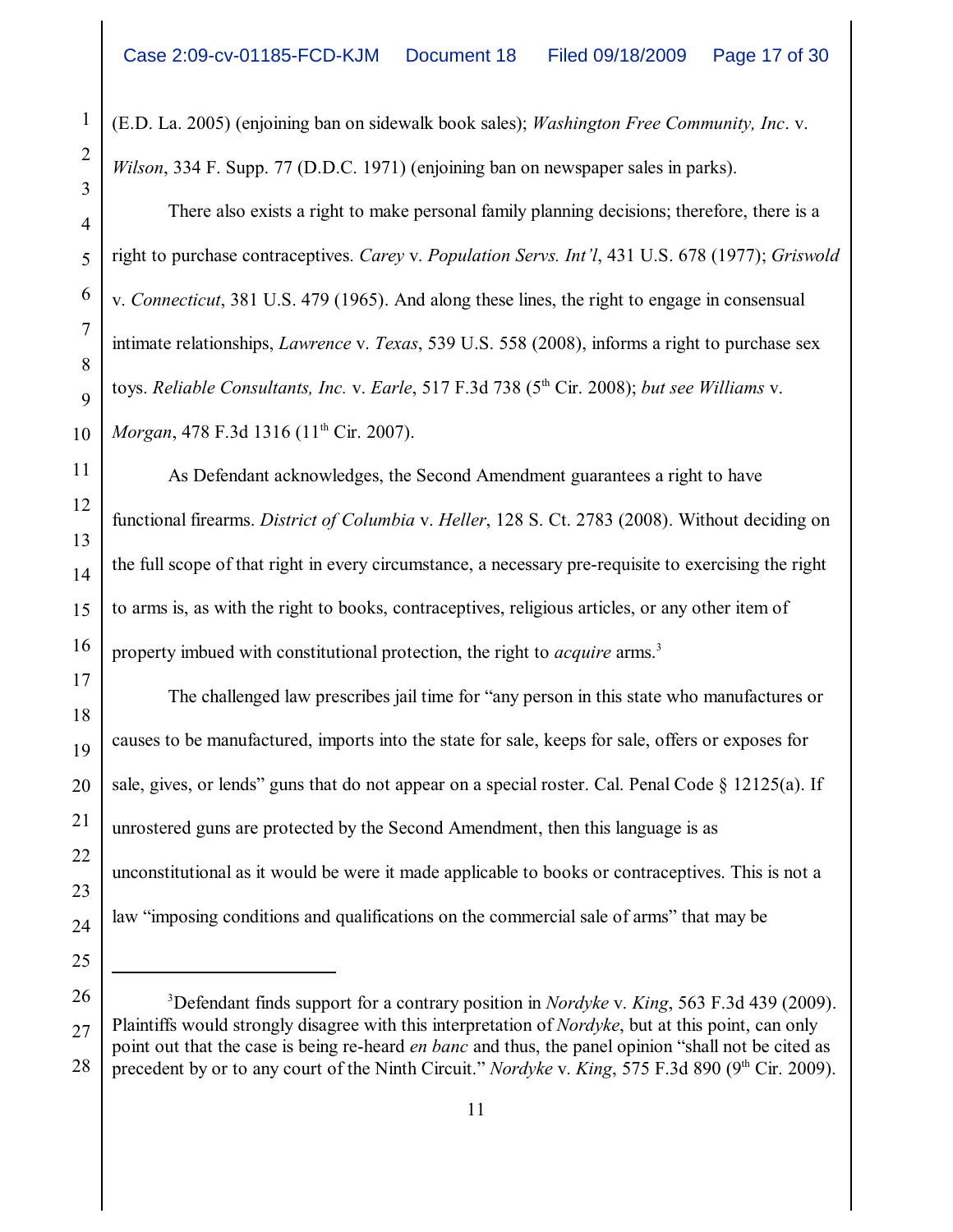"presumptively lawful." *Heller*, 128 S. Ct. at 2817 & n.26, such as a law requiring a criminal background check or training as a condition of purchasing firearms. This is an out-and-out gun ban that extends well beyond commercial sales. If unrostered guns are constitutionally protected, it must be enjoined.

Defendants' reliance on *Heller*'s dicta with respect to regulation of the commercial sale of arms is excessive. Even if this case challenged such commercial restrictions and qualifications (e.g. a criminal background check, or training requirement), *Heller* makes clear that such laws are only "presumptively" lawful. *Heller*, 128 S. Ct. at 2817 n.26. That presumption can be overcome in appropriate cases. In any event, it is absurd to read the allowance of regulation as swallowing the entire right, such that the mere fact that some commercial restrictions and qualifications are acceptable means the government can outright ban the manufacture, import, sale, offer or exposition for sale, giving or loan of most constitutionally-protected arms.

Notably, while *Heller*'s dicta allowed for regulation of commercial arms transactions – an unremarkable observation in and of itself – *Heller*'s definition of the right to arms was consistent with that of other enumerated rights. *Heller*, 128 S. Ct. at 2818 n.27 (*citing United States* v. *Carolene Prods. Co.*, 304 U.S. 144, 152 n.4 (1938)).

In any event, because the challenged laws effect a gun prohibition rather than mere regulation, the proper analysis is not one that imposes a standard of review. Rather, the proper Second Amendment analysis to be applied is *Heller*'s common use test for protected arms.

26

1

2

3

4

5

6

7

8

9

10

11

12

13

14

15

16

17

18

19

20

21

22

23

24

25

///

///

///

27 28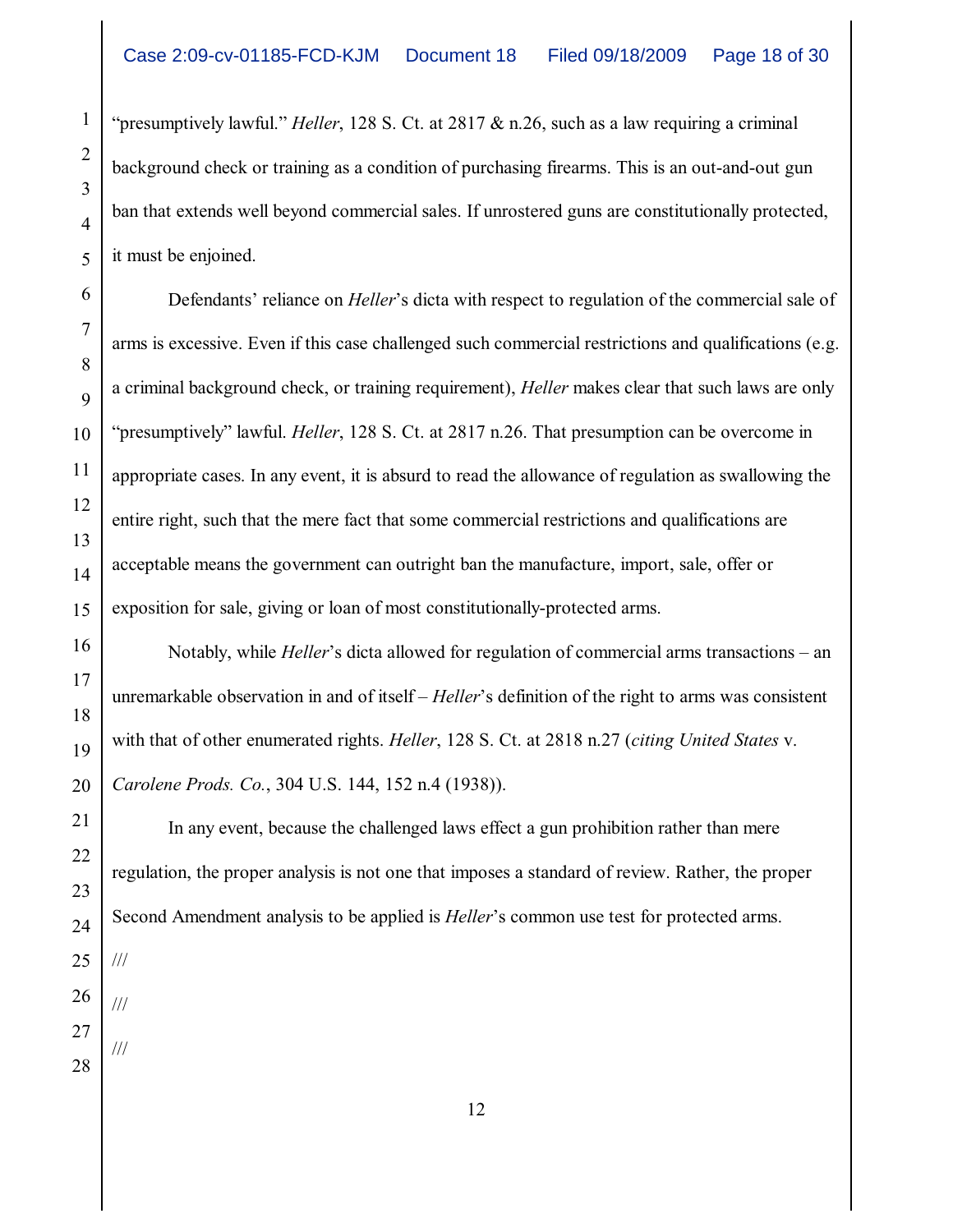# II. THE SECOND AMENDMENT PROTECTS THE ACQUISITION OF ARMS IN COMMON USE FOR LAWFUL PURPOSES, INCLUDING HANDGUNS BANNED BY DEFENDANT.

"[T]he sorts of weapons protected [by the Second Amendment are] those 'in common use at the time.'" *Heller*, 128 S. Ct. at 2817 (quoting *United States* v. *Miller*, 307 U. S. 174, 179 (1939)). "[T]he Second Amendment does not protect those weapons not typically possessed by law-abiding citizens for lawful purposes." *Heller*, 128 S. Ct. at 2815-16. Handguns plainly satisfy this test. "It is enough to note, as we have observed, that the American people have considered the handgun to be the quintessential self-defense weapon . . . Whatever the reason, handguns are the most popular weapon chosen by Americans for self-defense in the home, and a complete prohibition on their use is invalid." *Heller*, 128 S. Ct. at 2818.

Defendant is still free to ban "dangerous and unusual weapons," *Heller*, 128 S. Ct. at 2817, including "sophisticated arms that are highly unusual in society at large." *Id.* And Defendant can ban those weapons which do not meet the historic legal definition of "arms" as used in the Second Amendment – "any thing that a man wears for his defence, or takes into his hands, or useth in wrath to cast at or strike another." *Heller*, 128 S. Ct. at 2791 (citing 1 A New and Complete Law Dictionary (1771); N. Webster, American Dictionary of the English Language  $(1828)$  (reprinted 1989)).<sup>4</sup> But handguns have been held to pass the common use test by the Supreme Court. They are protected Second Amendment arms that cannot be banned – even if the state believes they are excessively dangerous.

Defendant correctly points out that California's handgun ban is not as sweeping as the

<sup>4</sup>"[A]ll firearms constituted 'arms."" *Heller*, 128 S. Ct. at 2791 (citing1 J. Trusler, The Distinction Between Words Esteemed Synonymous in the English Language 37 (1794)).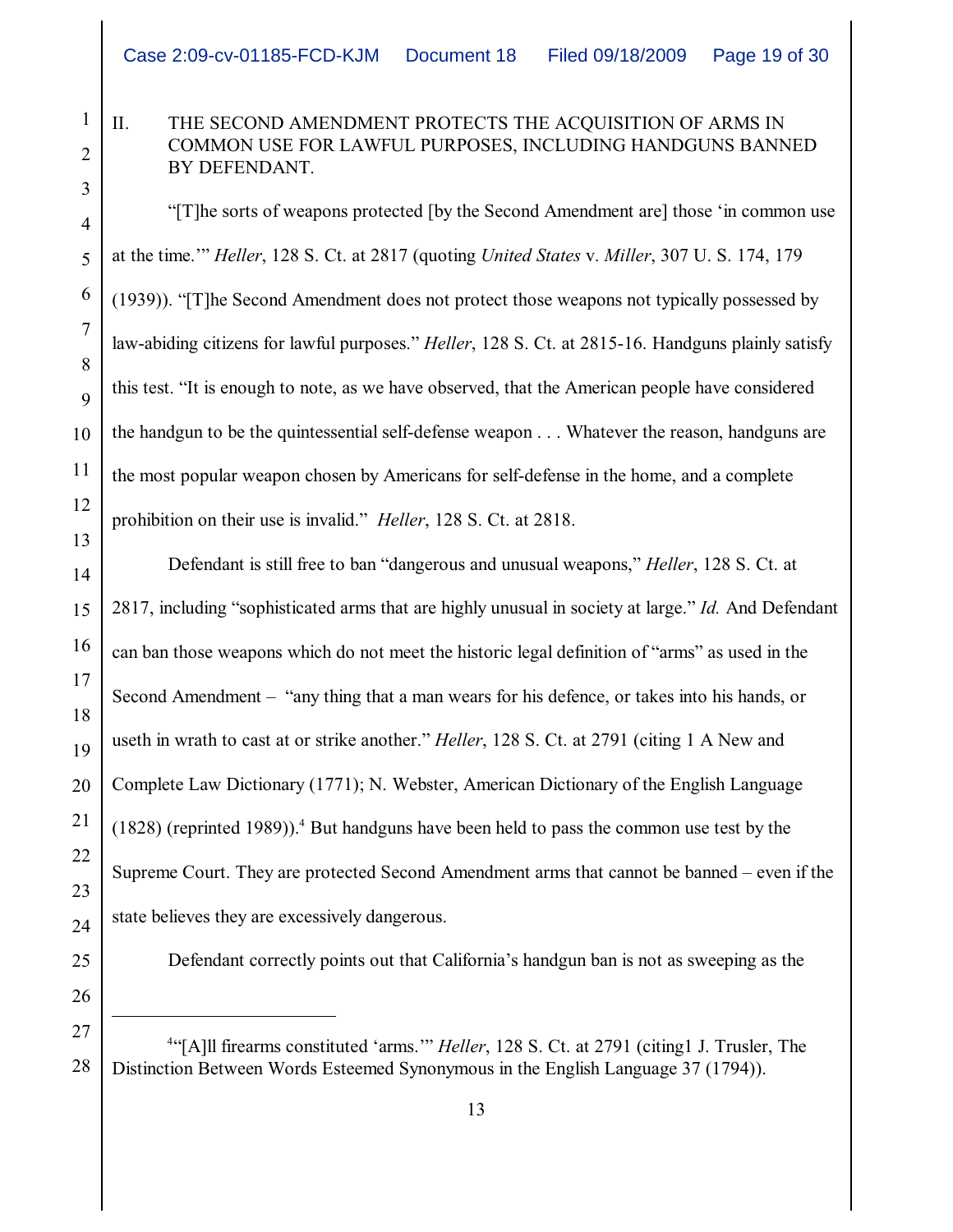District of Columbia's late ban. But this is irrelevant. The common use test must still be applied to the prohibition at hand. Similarly, if Defendant banned only some books instead of all books, it might be said that the constitutional violation is less sweeping, but the First Amendment analysis would be unchanged.

And indeed, as the Complaint makes clear, Defendant's rostering scheme bans many guns that are constitutionally-protected, including the four specific guns sought by the individual Plaintiffs. Brett Thomas's gun is the identical make and model gun that the Supreme Court held to be constitutionally-protected in *Heller*. Ivan Peña's gun was removed from Defendant's roster, and banned to him, only for lack of an annual fee paid by the gun's manufacturer. Doña Croston's gun, as well as Roy Vargas's gun, are off the roster because they were not submitted for rostering before Defendant imposed new requirements that guns have rare features to qualify.

There can be little doubt that Defendant's rostering scheme is unconstitutional. The handguns banned by Defendant's rostering program – including guns without CLIs and/or magazine disconnect mechanisms, guns that have not been (and cannot be) submitted by their manufacturer for government testing, and guns that would be perfectly acceptable by the government but for lack of an annual listing fee – are all nonetheless handguns of the kind in common use protected by the Second Amendment. None of these characteristics render a firearm "dangerous or unusual" or establish that it is not of the kind in common use for lawful purposes.

The CLIs and magazine disconnect mechanisms required for rostering are rare features, found on perhaps only 11% and 14% of all handguns in the marketplace. Considering California's particularly harsh and entirely arbitrary enforcement of its CLI requirement, that number of qualified CLI's is surely lower than even 11% of the market.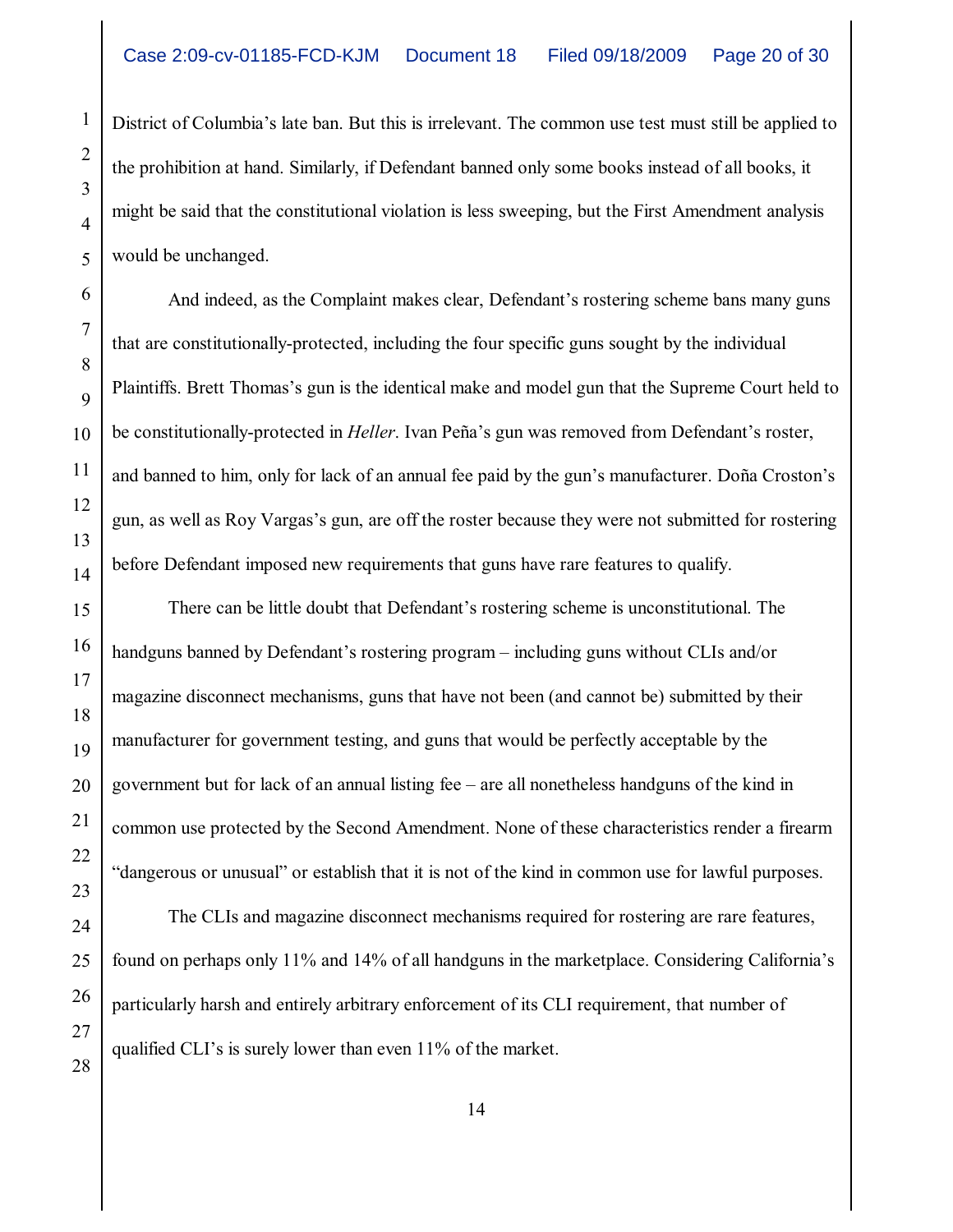Many guns are still protected by the Second Amendment even if they have not been manufactured for many years prior to the advent of the California Handgun Roster, or have been manufactured by a company that does not wish to sell its products in one particular state. And plainly, a gun model deemed "not unsafe" does not somehow alter its characteristics and become "unsafe" simply because a check has not been cashed in Sacramento within the year.

There is also no escaping the fact that the magazine disconnect and CLI requirements contravene the state's own policies with respect to gun safety. The state mandates that all handgun purchasers pass a handgun safety test that specifically teaches people not to rely on gimmicks like magazine disconnects and CLIs. The state makes it absolutely clear that all guns must be treated as loaded, that the absence of a magazine is not to be interpreted as a sign that the gun is unloaded, that the only way to know guns are unloaded is to physically inspect the chamber. Even then, treating all guns as loaded promotes safe handling practices. And on top of the mandatory instruction on such practices, and the requirement that handgun purchasers demonstrate safe handling techniques, the state mandates that each handgun sale be accompanied by the sale of a lock or a guarantee that room exists in a safe for the gun.

The state's instructions with respect to safe gun handling and unloading are unassailable. Whatever the merits of the state's safe storage requirements, they do not ban a single gun, while making the magazine disconnect and CLI requirements redundant. It is irresponsible to rely on magazine disconnects and CLIs for gun safety, which is perhaps why the market has obviously rejected these features, and why the Defendant has such a difficult time agreeing to a standard of what actually constitutes a CLI.

1

2

3

4

5

6

7

8

9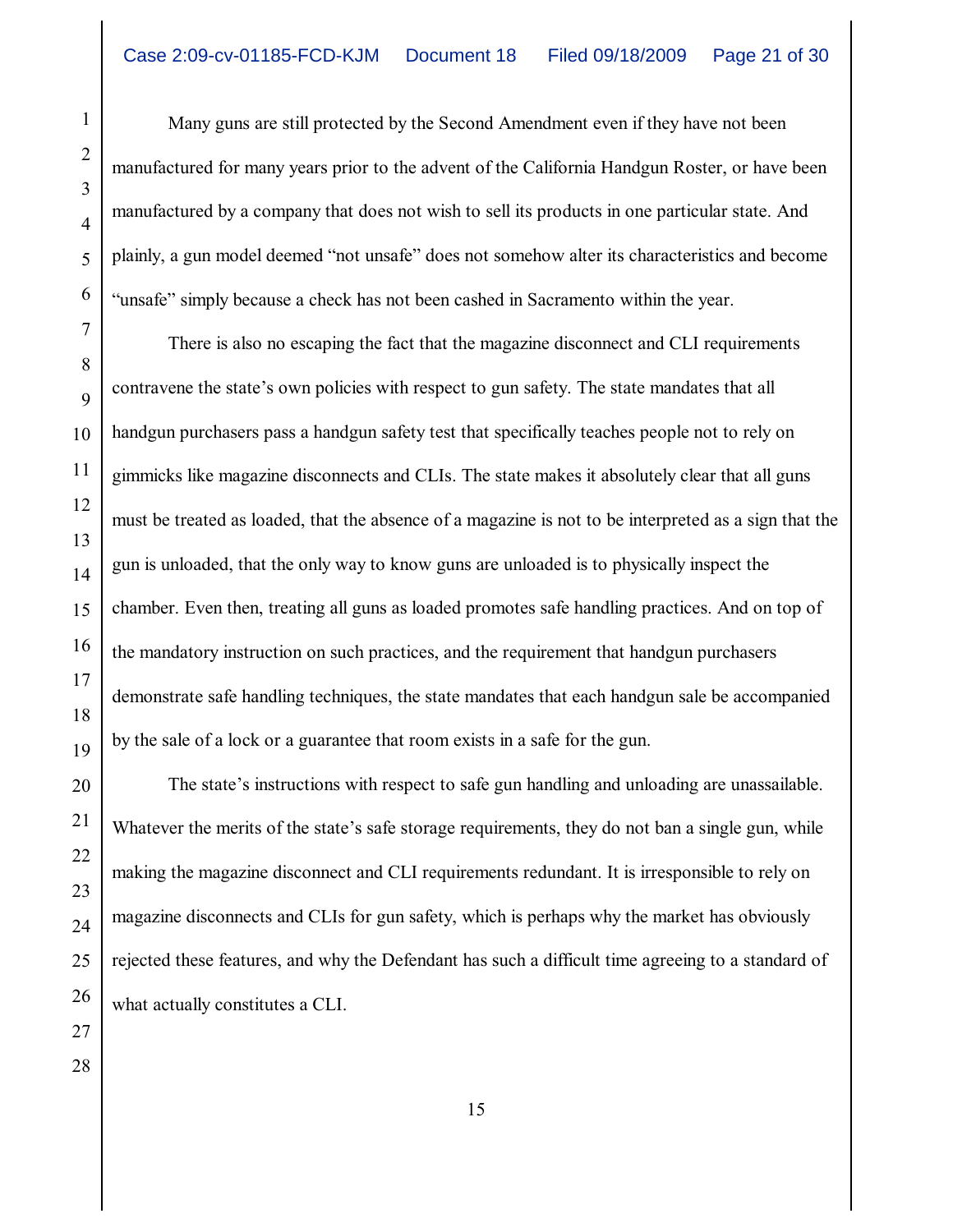California's legislature, operating in a pre-*Heller* environment, approached the handgun issue backwards from a constitutional, post-*Heller* perspective. The legislature sought to declare almost all handguns "unsafe" for failing to conform to its design preferences, or for the manufacturer's inability or unwillingness to pay for and participate in the state's regulatory scheme. Consciously, the state sought to "drive" the market towards its preferred outcomes. But *Heller* stands for the proposition that it is the regulatory environment that must accommodate itself to the choices made by the lawful, constitutionally-protected market for arms, and not the other way around.

III. THE AVAILABILITY OF ALTERNATIVE ARMS IS NOT A DEFENSE TO A SECOND AMENDMENT VIOLATION.

Defendant claims that "there is no constitutional right to purchase in the marketplace any handgun of one's choosing," Def. Mot., at 11, and notes that the fact that the roster contains over 1,300 handguns means it is not "impossible" to obtain at least some kind of handgun. Def. Mot., at 10. This sort of argument was made strenuously by the District of Columbia in *Heller*, and it was emphatically rejected first by the D.C. Circuit, and then by the Supreme Court.

The only limitation on the right "to purchase in the marketplace a handgun of one's choosing"is *Heller*'s common-use test. It is not usually for the government to dictate to people how they are to exercise their fundamental rights. The state could not defend a roster of approved books on the theory that someone wishing to buy a banned book has other reading alternatives. A religion cannot be banned simply because the state permits others which are said to satisfy spiritual needs.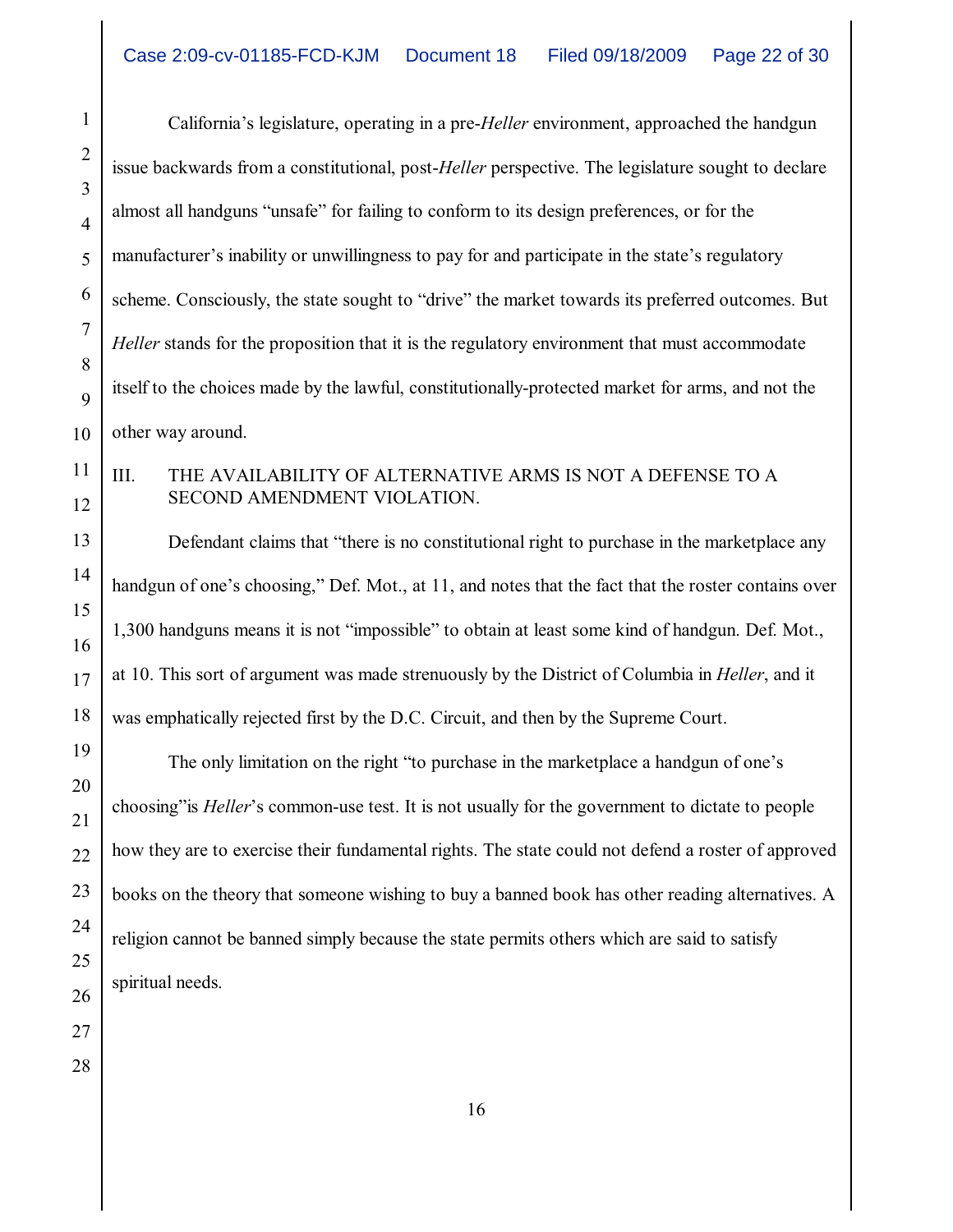1 2 3 4 5 6 7 8 9 10 11 12 13 14 15 16 17 18 19 20 21 22 23 24 25 26 27 28 In *Heller*, the city sought to justify its handgun ban by claiming it allowed the possession of (non-functional) rifles and shotguns. The D.C. Circuit labeled the argument "frivolous." *Parker* v. *District of Columbia*, 478 F.3d 370, 400 (D.C. Cir. 2007), *aff'd sub nom Heller*, *supra*, 128 S. Ct. 2783. "It could be similarly contended that all firearms may be banned so long as sabers were permitted. Once it is determined – as we have done – that handguns are 'Arms' referred to in the Second Amendment, it is not open to the District to ban them." *Id.* (citation omitted). The Supreme Court likewise rejected the alternative arms argument. It is no answer to say . . . that it is permissible to ban the possession of handguns so long as the possession of other firearms (i.e., long guns) is allowed. It is enough to note, as we have observed, that the American people have considered the handgun to be the quintessential self-defense weapon. *Heller*, 128 S. Ct. at 2818. The principle here remains the same. The availability of other arms is irrelevant. The question is whether the Plaintiffs have the right to the arms at issue, and the answer to that question lies in the fact that the handguns banned by Defendant – those that happen not to be currently in production, those that lack CLIs and magazine disconnects, those for which a fee has not been paid – are nonetheless still handguns of the kind in common use for traditional lawful purposes. IV. THE CHALLENGED PROVISIONS CLEARLY VIOLATE THE EQUAL PROTECTION CLAUSE. Defendant claims that the roster law's various classifications do not treat similarly-situated people differently, and that in any event, the Second Amendment is to be analyzed under mere rational basis review in an equal protection context. Both claims are plainly wrong.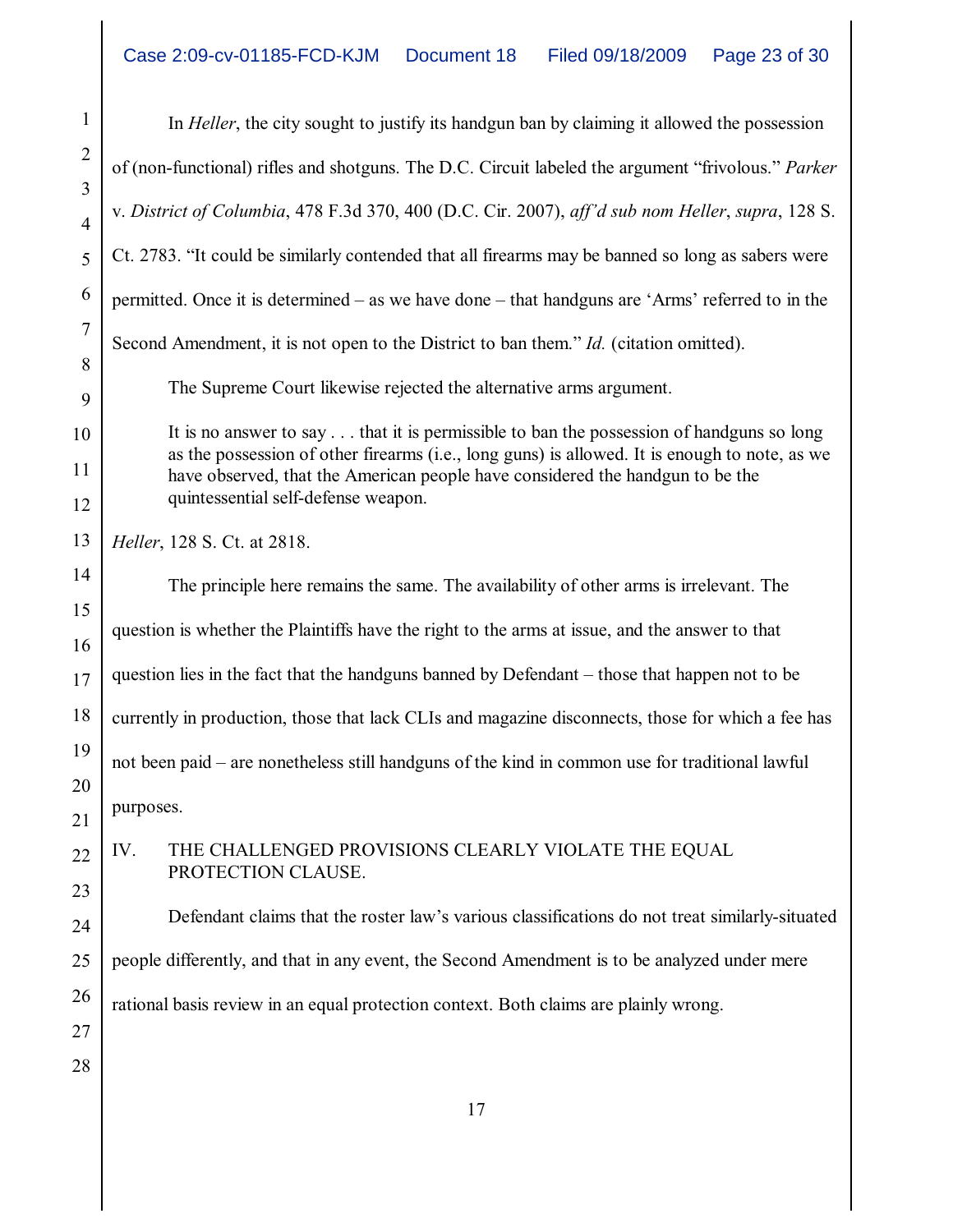The Equal Protection Clause "is essentially a direction that all person similarly situated should be treated alike." *City of Cleburne* v. *Cleburne Living Center*, 473 U.S. 432, 439 (1985) (citation omitted). Strict scrutiny applies to government classifications that "impinge on personal rights protected by the Constitution." *Id.*, 473 U.S. at 440 (citations omitted). "Where fundamental rights and liberties are asserted under the Equal Protection Clause, classifications which might invade or restrain them must be closely scrutinized." *Hussey* v. *City of Portland*, 64 F.3d 1260, 1265 (9<sup>th</sup> Cir. 1995) (quoting *Harper* v. *Virginia Board of Elections*, 383 U.S. 663, 670 (1966)). Indeed, "classifications . . . that impinge upon the exercise of a 'fundamental' right" are presumptively unconstitutional unless the government can demonstrate that the law satisfies strict scrutiny. *Plyler* v. *Doe*, 457 U.S. 202, 216-17 (1982) (footnote omitted).

Although *Heller* did not announce a specific standard of review for cases raising Second Amendment concerns, the Supreme Court did conclude that "[b]y the time of the founding, the right to have arms had become fundamental for English subjects." *Heller*, 128 S. Ct. at 2798 (citation omitted). It bears emphasizing that the Supreme Court thus specifically rejected rational basis as the standard of review for Second Amendment claims, and strongly suggested that the standard of review would be a rigorous one:

JUSTICE BREYER correctly notes that this law, like almost all laws, would pass rationalbasis scrutiny. But rational-basis scrutiny is a mode of analysis we have used when evaluating laws under constitutional commands that are themselves prohibitions on irrational laws. In those cases, "rational basis" is not just the standard of scrutiny, but the very substance of the constitutional guarantee. Obviously, the same test could not be used to evaluate the extent to which a legislature may regulate a specific, enumerated right, be it the freedom of speech, the guarantee against double jeopardy, the right to counsel, or the right to keep and bear arms.

*Heller*, 128 S. Ct. at 2818 n. 27 (citing *United States* v. *Carolene Products Co.*, 304 U. S. 144,

28

27

1

2

3

4

5

6

7

8

9

10

11

12

13

14

15

16

17

18

19

20

21

22

23

24

25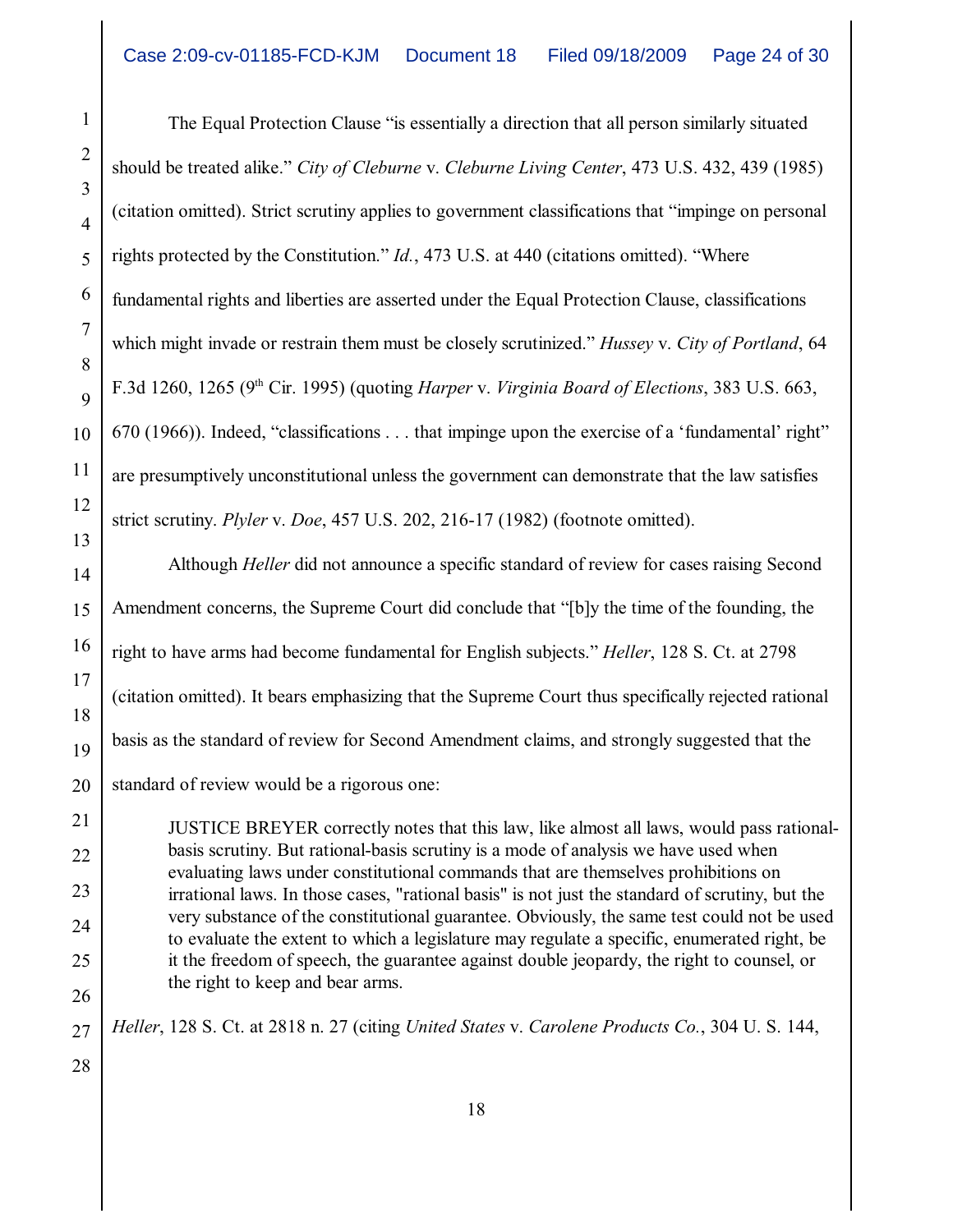152, n. 4 (1938) (other citations omitted).

| Requiring strict scrutiny in evaluating Second Amendment questions does not spell the                                                                                                                                                                                 |
|-----------------------------------------------------------------------------------------------------------------------------------------------------------------------------------------------------------------------------------------------------------------------|
| end of all gun laws because the government will often have a compelling state interest in the area,                                                                                                                                                                   |
| that may be constitutionally addressed. Strict scrutiny is context-sensitive and is "far from the                                                                                                                                                                     |
| inevitably deadly test imagined by the Gunther myth." Adam Winkler, Fatal in Theory and Strict                                                                                                                                                                        |
| in Fact: An Empirical Analysis of Strict Scrutiny in the Federal Courts, 59 Vanderbilt L. Rev.                                                                                                                                                                        |
| 793, 795 (2006). The Fifth Circuit has long employed a version of strict scrutiny in Second                                                                                                                                                                           |
| Amendment cases, allowing those laws that are                                                                                                                                                                                                                         |
| limited, narrowly tailored specific exceptions or restrictions for particular cases that are<br>reasonable and not inconsistent with the right of Americans generally to individually keep<br>and bear their private arms as historically understood in this country, |
| United States v. Emerson, 270 F.3d 203, 261 (5 <sup>th</sup> Cir. 2001). Under that standard, that court has                                                                                                                                                          |
| upheld the more basic federal gun laws. See, e.g. Emerson (upholding gun prohibition for people                                                                                                                                                                       |
| covered by restraining orders); United States v. Patterson, 431 F.3d 832, 835 (5 <sup>th</sup> Cir. 2005)                                                                                                                                                             |
| (drug addicts); United States v. Everist, 368 F.3d 517, 519 (5 <sup>th</sup> Cir. 2004) (felons); United States                                                                                                                                                       |
| v. Darrington, 351 F.3d 632, 635 (5 <sup>th</sup> Cir. 2003) (felons). "[I]t remains certain that the federal                                                                                                                                                         |
| government may not restrain the freedom to bear arms based on mere whimsy or convenience."                                                                                                                                                                            |
| Everist, 368 F.3d at 519 n.1. However, where a classification plainly fails rational basis review,                                                                                                                                                                    |
| the Court's analysis need go no further. Zobel v. Williams, 457 U.S. 55, 60-61 (1982).                                                                                                                                                                                |
| Whatever standard of review is employed by the Court, two things are clear: first,                                                                                                                                                                                    |
| Defendant's invocation of rational-basis review is foreclosed by <i>Heller</i> ; second, the classifications                                                                                                                                                          |
| fail any level of review.                                                                                                                                                                                                                                             |
| The sort of classifications created by the handgun roster are unacceptable under any sort                                                                                                                                                                             |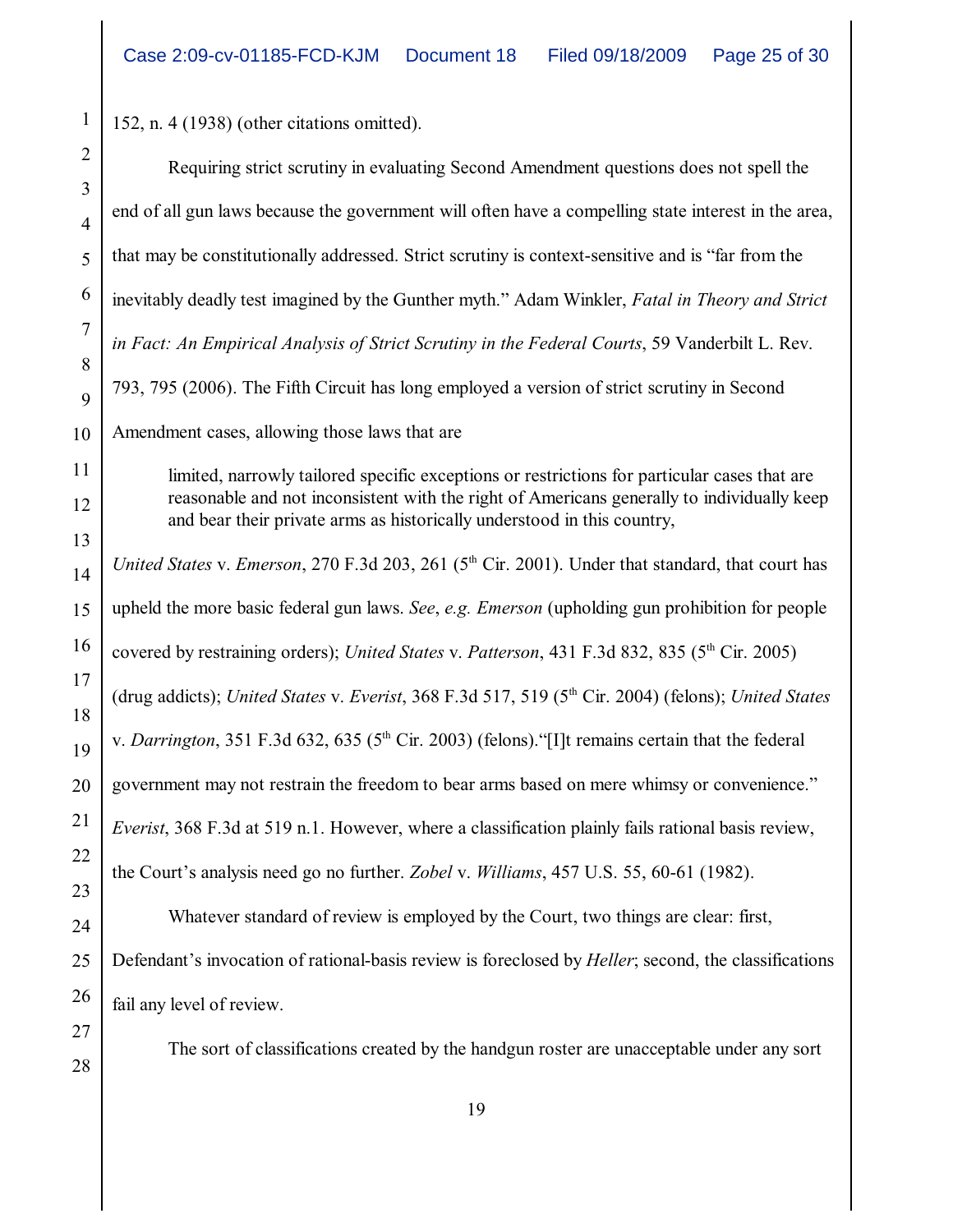of scrutiny reserved for enumerated rights. First, there are the classifications among different guns. Why is the Springfield Armory XD-45 acceptable in almost any finish, but will not even be considered for testing in Bi-Tone? If guns failing to include CLIs and magazine disconnects are unacceptably dangerous, why permit the continued manufacture and introduction of old, allegedly "unsafe" models? Croston is being denied the gun of her choice not because of any intrinsic quality it possesses, but because Croston prefers to have the gun in a particular color.

The requirement that an annual fee be paid by a manufacturer to keep a gun rostered is similarly problematic. Peña's access to his preferred handgun is cut-off simply because the model is discontinued or at least, no longer the subject of an annual tribute. But "[a] state may not impose a charge for the enjoyment of a right granted by the Federal Constitution." *Murdock* v. *Pennsylvania*, 319 U.S. 105 (1943).

In California, unrostered guns are permitted by private importation or as intra-family gifts, just not as retail purchases. The roster thus privileges people who move into the state, or who have family out-of-state. Yet all people, not just relatives, may transfer unrostered handguns inside the state. These classifications make no sense. Any of the Plaintiffs might live next door to individuals who lawfully obtained the same handguns denied by the roster law, prior to moving to the state, or as a gift from an out-of-state relative.

California's wide exemptions for law enforcement personnel, allowing them to purchase unrostered guns for personal use, is completely irrational. If a gun is unacceptably dangerous, it is odd to allow it to those perhaps most likely to use it. And if the harm to be ameliorated is the unauthorized use of guns by people not knowledgeable in their use, police weapons, including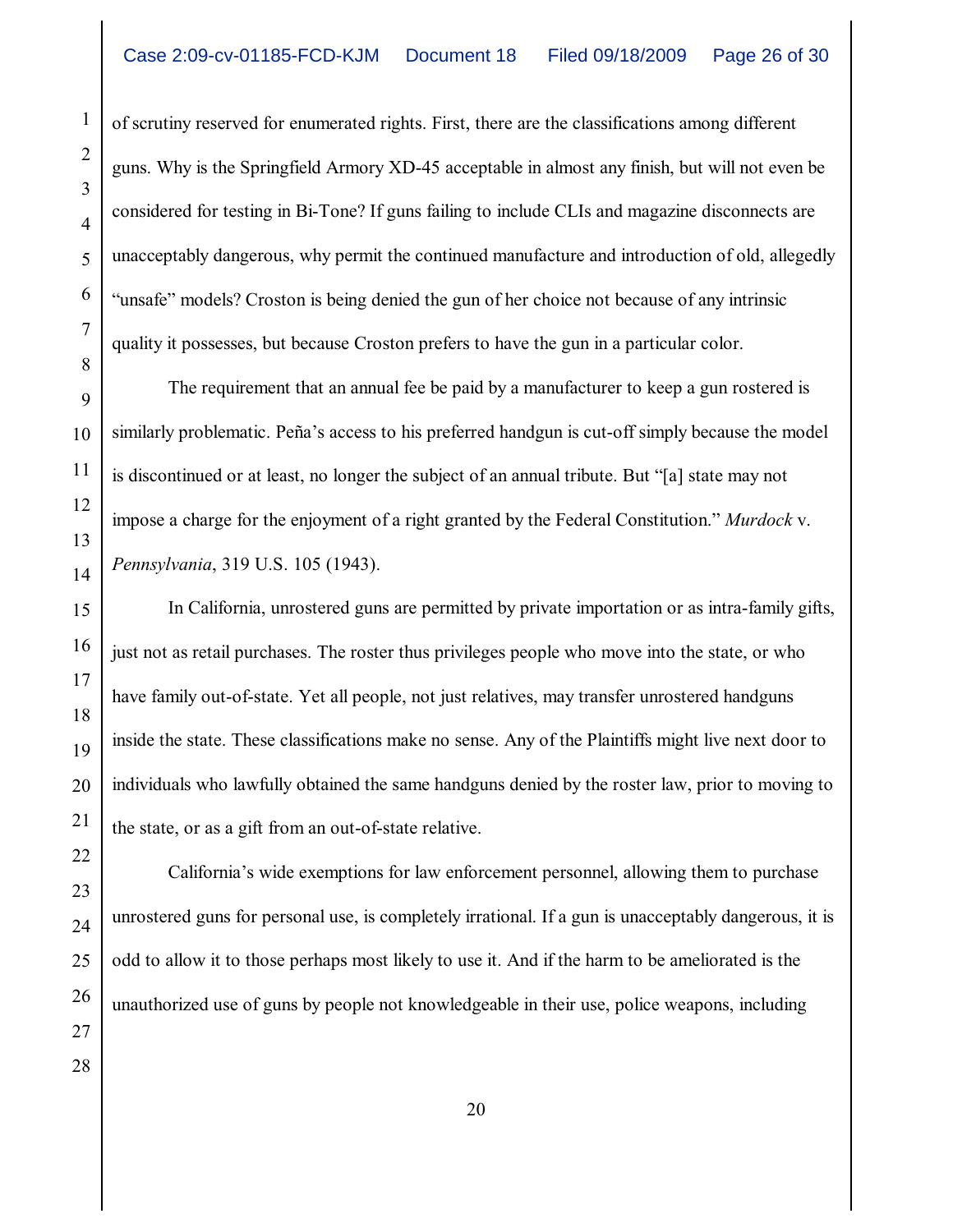those owned privately by police officers, are no less likely to be stolen or mishandled by no more proficient unauthorized users.

The exceptions for curios and relics seems particularly egregious. Brett Thomas's High Standard revolver is not quite old enough to be exempt from the rostering law as a curio or relic, though in perhaps ten years, it would qualify. Ironically, Mr. Heller's particular gun might qualify today based on the fact of its involvement in an historic Supreme Court case. 27 C.F.R. § 478.11. But then, if Thomas prevails here, his gun, too, by that virtue, might also be transformed into an exempted curio or relic.

Then there are the exceptions for movie and television production, which are not merely irrational, but also underscore the fact that unrostered handguns are so common in American culture such that audiences would not expect to see in realistic depiction of American life only those guns approved by Defendant.

The distinctions between different guns on the basis of whether they have an acceptable chamber load indicator are also unconstitutional given the wholly arbitrary manner in which California regulators determine whether a CLI is sufficient – asking around at the office whether random regulatory employees understand the CLI's message. While the California Legislature might have established "minimal guidelines," *City of Chicago* v. *Morales*, 527 U.S. 41, 60 (1999) defining a CLI based on design intent and characteristics, Cal. Penal Code § 12126(c), the regulatory practice is untethered from the legislative standard and in the end amounts to "because we said so." Of course, since the government does not ban revolvers or exceedingly popular rimfire rounds such as the .22, CLIs will always be missing from significant numbers of handguns. These and other senseless distinctions are inevitable considering the audacious mission of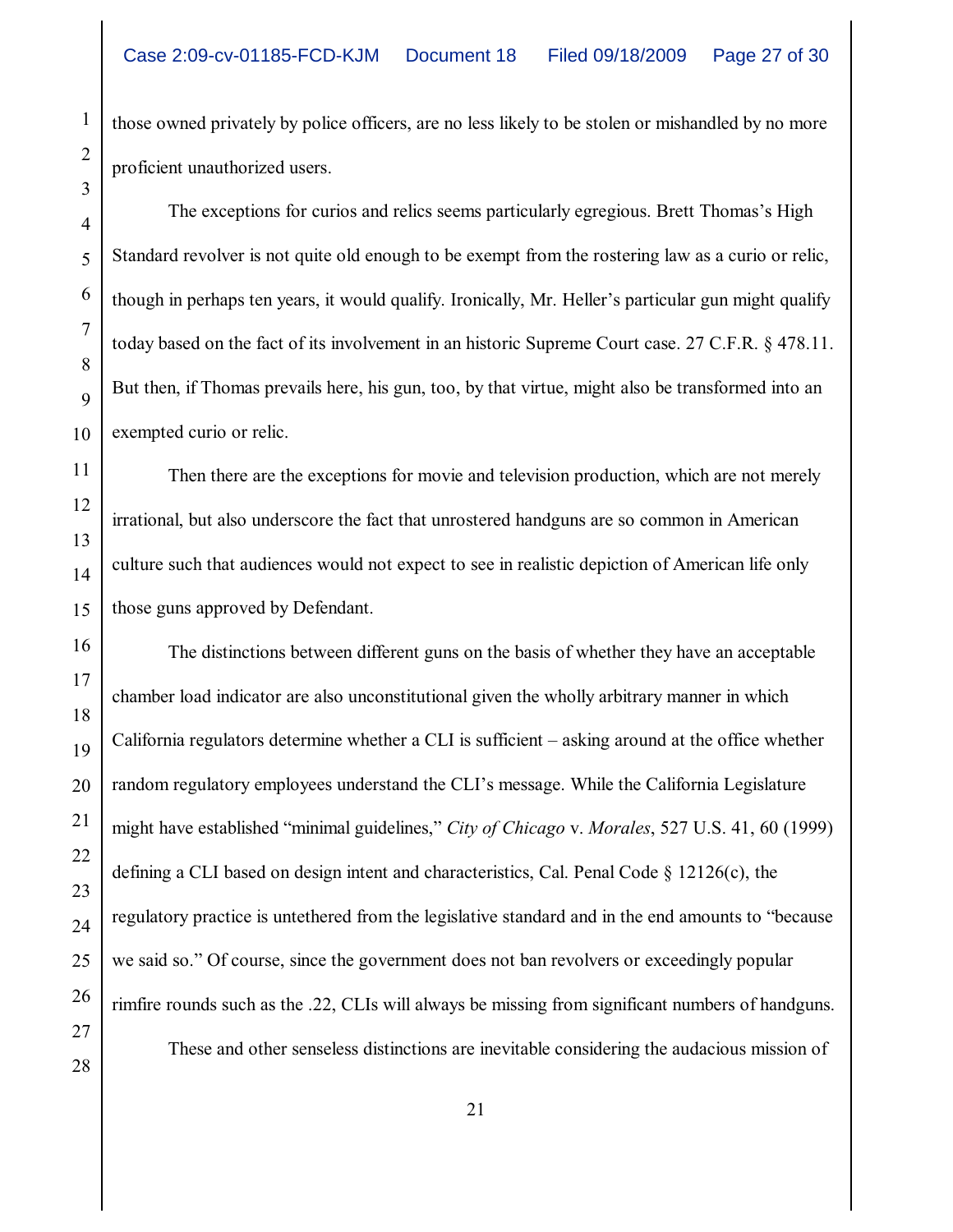the handgun roster law: to make a complete list of all lawful handguns, and substitute the design and feature preferences of legislators and regulators for that of a market comprising hundreds of millions of people over the course of generations. That this project intrudes into the exercise of a fundamental right calls for its abandonment.

The D.C. City Council reluctantly came to the same conclusion. Having adopted the California roster as their own, with all the usual public assurances that their law was constitutional, District officials re-considered upon being served with a very similar motion for summary judgment. On June 17, 2009, the District adopted an emergency regulation abandoning its reliance on the California roster by creating a "District roster" that, while still unconstitutional, eliminated all the burdens associated with the laws challenged in this action. 56 D.C. Register 4782 (June 19, 2009).

The District based its emergency rule-making, in part, on the following finding:

1) recognition that California permits sale of firearms that have superficial differences to those firearms on its roster; 2) recognition that some handguns that have been placed on the California roster as safe handguns have been removed for administrative reasons not related to the handguns' safety; and 3) review of similar safe gun rosters maintained by Maryland and Massachusetts.

*Id.*

The new "District Roster" consists not only of the California and Massachusetts rosters, but also that of Maryland. 24 DCMR 2323.1. The addition of the Maryland roster is significant – that state allows anyone to petition for additions to the roster, does not require an annual maintenance fee for guns to remain rostered, and does not require handguns contain either a magazine disconnect device nor CLI. Not surprisingly, the Maryland roster contains approximately twice the number of handguns as does the California roster.

1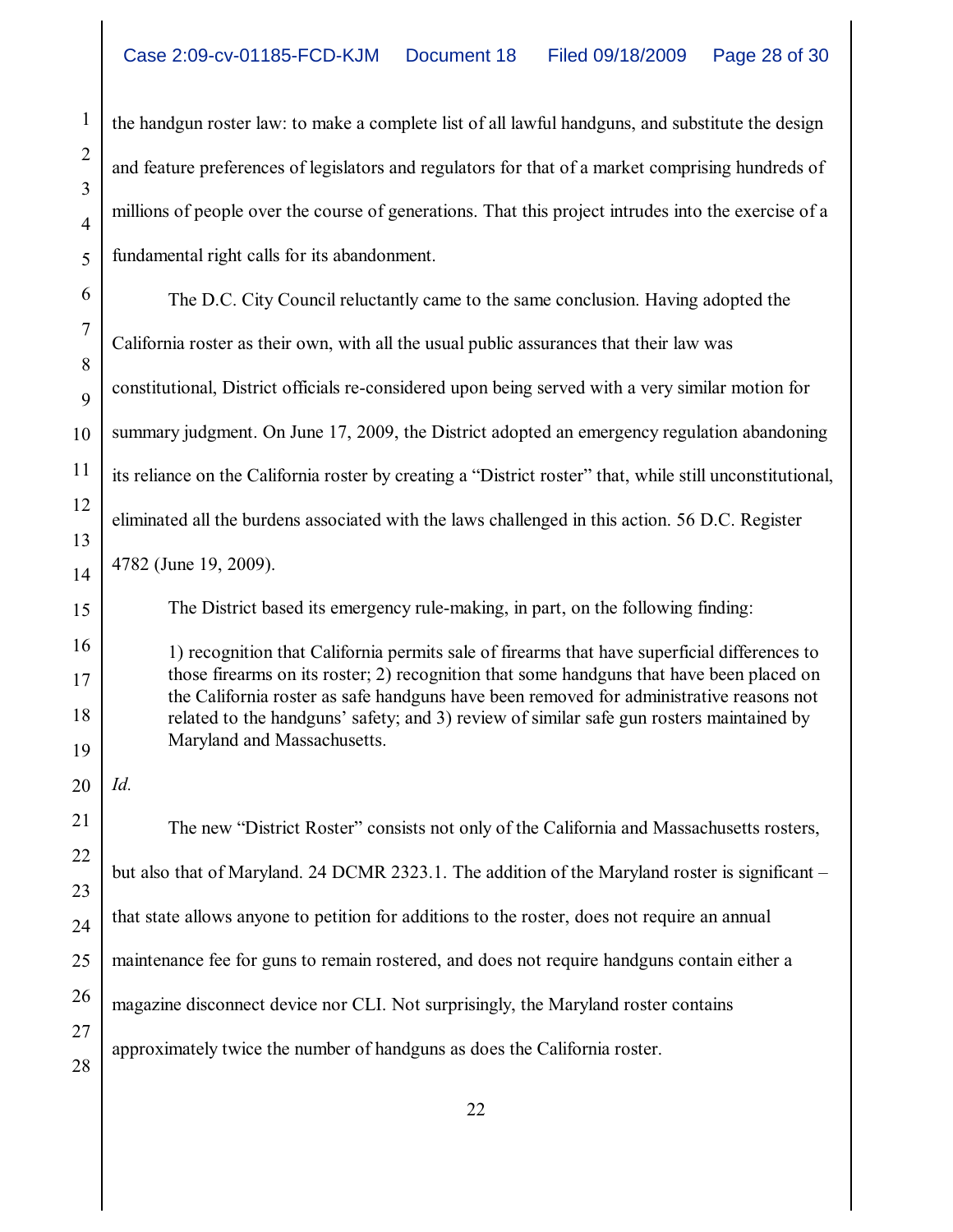Moreover, the new District roster expressly includes models removed from the California roster for lack of payment, as well as guns that have only minor cosmetic differences from those listed. 24 DCMR 2323.2, 2323.3. On June 25, 2009, the District imported another critical piece of Maryland's law into its own: an exemption from rostering requirements of all handguns manufactured prior to 1985. 24 DCMR 2325. *See* 56 D.C. Register 5434 (July 3, 2009). All of these improvements made by Washington, D.C. to address its adoption of the California roster have resulted in a bloated regulatory regime that, in the end, does not actually ban very many handguns – and would allow all of the handguns at issue in this case to sold in California.<sup>5</sup>

## **CONCLUSION**

Defendant's various arguments in support of the rostering scheme – that there is no right to purchase arms, that the state's failure to enact more comprehensive Second Amendment violations allows the banning of constitutionally protected arms, that the right to arms is not fundamental or that its classifications serve some legitimate state interests – simply lack merit.

More critically, the motion fails to explain how the rostering scheme comports with the Supreme Court's common use test for determining which arms are constitutionally protected. Plainly, the rostering scheme fails to comport with the common use test because it was consciously designed, in a pre-*Heller* environment, to alter rather than respect the American people's choices in this arena. The Complaint accurately identifies this constitutional violation, and the motion to dismiss must therefore be denied.

 ${}^{5}$ Under its earlier interpretation of the California handgun roster, the D.C. Police allowed registration of a Glock 21 SF with ambidextrous magazine release.